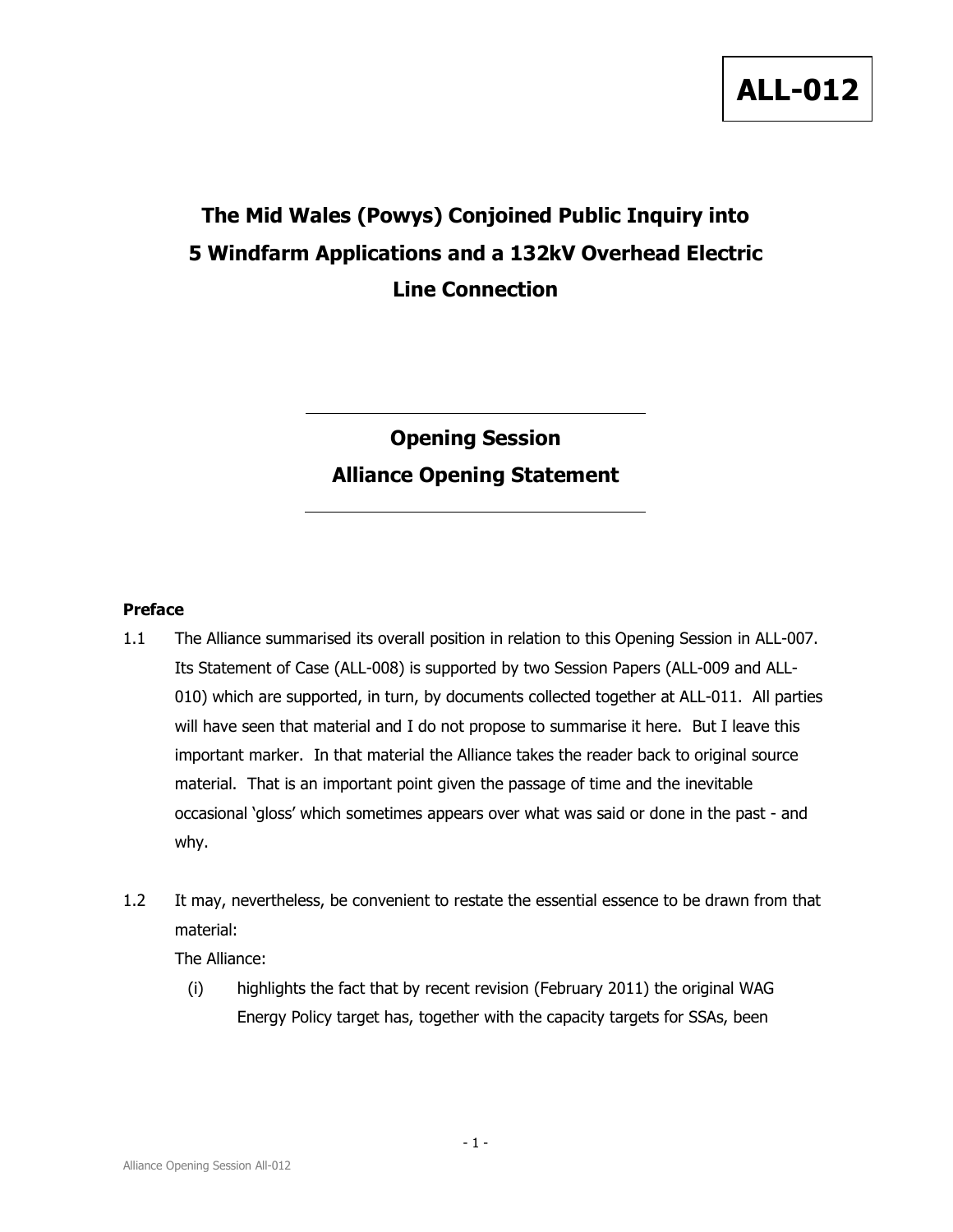abandoned (see ALL-011B Tab 10 and the removal of related references in PPW<sup>1</sup>); and

(ii) notes how this marks a fundamental and far-reaching sea-change in policy.

But the Alliance also demonstrates:

(iii) that the process by which TAN 8 and the inextricably connected identification of SSAs emerged was seriously and fundamentally flawed; and, as a result,

the Alliance's case is that

- (iv) no weight at all should be given to:
	- (a) any element of current PPW
	- (b) or any element of TAN 8 (as now amended)
	- (c) or of any related guidance

which is referable back to TAN 8 being a delivery mechanism for delivering enumerated onshore wind Energy Policy Targets.

## **Introduction**

- 2.1 TAN 8 (2005), a Technical Advice Note designed to serve existing planning policy, was so fundamentally different from the policy it was supposed to serve that the very policy had to be adjusted (by MIPPS) to make that policy fit the Technical Advice Note. It was designed (it was said) to give effect to a pre-existing Welsh Energy Policy - which was immune from question and beyond debate. It did so by setting
	- (i) enumerated
	- (ii) onshore wind sector
	- (iii) energy policy
	- (iv) targets
	- (v) to be met.

And, in order (and only in order) to fulfil each of those elements,

- (vi) SSAs were devised and created.
- 2.2 The process by which this cruel rod for the back of Mid Wales was devised, promulgated and adopted has raised deep-seated concerns – even anger. That anger will not diminish, but it is not a matter which the Alliance brings to the CPI. It brings evidence and it brings analysis to show that the process by which TAN 8 emerged was (and remains) irretrievably flawed. The Alliance directly addresses the weight to be given - in the decision-making

l  $<sup>1</sup>$  Such as eg at PPW/3 (2010) pp 169 and 170 §§12.8.4, 12.8.7 and 12.8.8 when revisited by replacement</sup> paras at PPW/4 (2011) pp172, 173 §§12.8.13 and 12.8.14 (and carried forward to PPW/5 in the same terms). [ALL-011A Tabs 4, 5 and 6]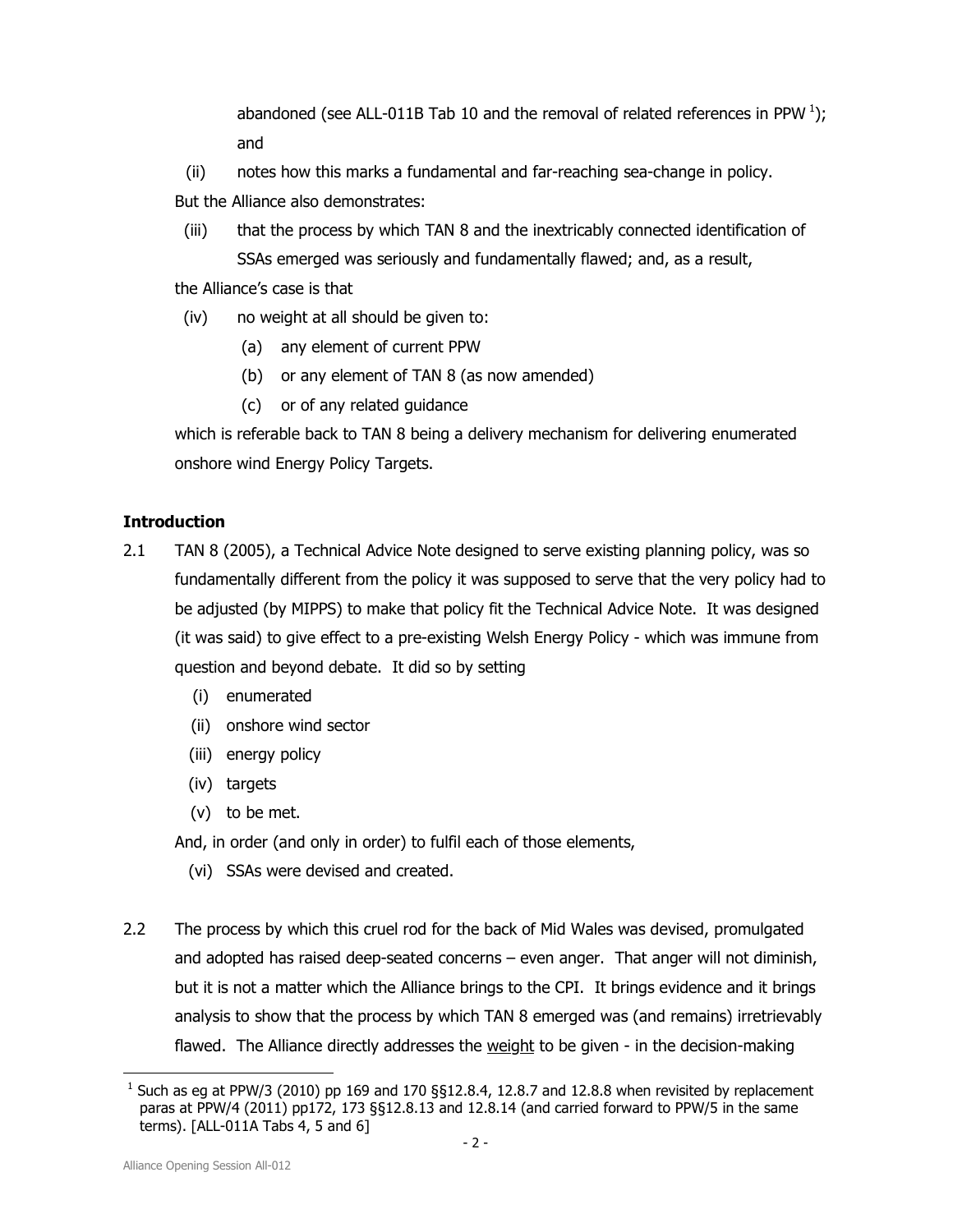process - to TAN 8 (and to everything which it has influenced). It does not come to the CPI looking for endorsement of the language of "*duped"* and of "*conned"* referred to by the Welsh Sustainable Futures Commissioner<sup>2</sup>. But it does invite the CPI to pay particular attention to the fundamental principles applicable to all consultation (set out at ALL-008) when reviewing the sorry history of the conception, gestation and adoption of TAN 8 when deciding on the weight to be attached to TAN 8 - and all derivative or associated materials.

- 2.3 So far as it affects current Welsh policy and guidance, the Alliance's position is that TAN 8 (and its derivatives) should be afforded no weight for the reasons set out in the Alliance Papers.
- 2.4 But, in any event, its expressed purpose of being a delivery mechanism for delivering that enumerated energy policy Target is spent - because there is now no enumerated Welsh onshore wind energy Target to be delivered.
- 2.5 TAN 8's tainted history must also be unravelled from all derivative material. A short history of TAN 8 and Targets revealed by the Alliance Papers is sufficient for the purposes of this Opening Statement.

## Emergence of Energy Policy Targets to be met

- 3.1 So, what was that earlier Welsh energy policy from which these enumerated targets to be met emerged? It was a policy consulted upon by the EDC in 2002 $<sup>3</sup>$  which, having first</sup> offered and then specifically rejected any 'target' because it would imply an ultimate goal, was expressed as a 'benchmark' of 4TWh pa against which Wales's vision for and contribution to, renewable energy  $4$  might, over time, be measured  $5$ .
- 3.2 During the process of consultation on that benchmark, the people of Wales (and possibly others from further afield) responded to the invitation to comment on the options offered. The EDC's Final Report (2003), which followed this Consultation exercise, set out some "Myths and Legends" which had emerged from Consultees during that period. That Report stated, in terms, that:

l  $2$  ALL-009 p20 §12.2 and [ALL-011E Tab 3].

 $3$  ALL-009 p2 section 2, ALL-010 p3 section 1.

<sup>4</sup> EDC 2002 pxi §13. [ALL-011D Tab 1]

 $5$  ALL-009 p2 section 2, ALL-010 p3 section 1.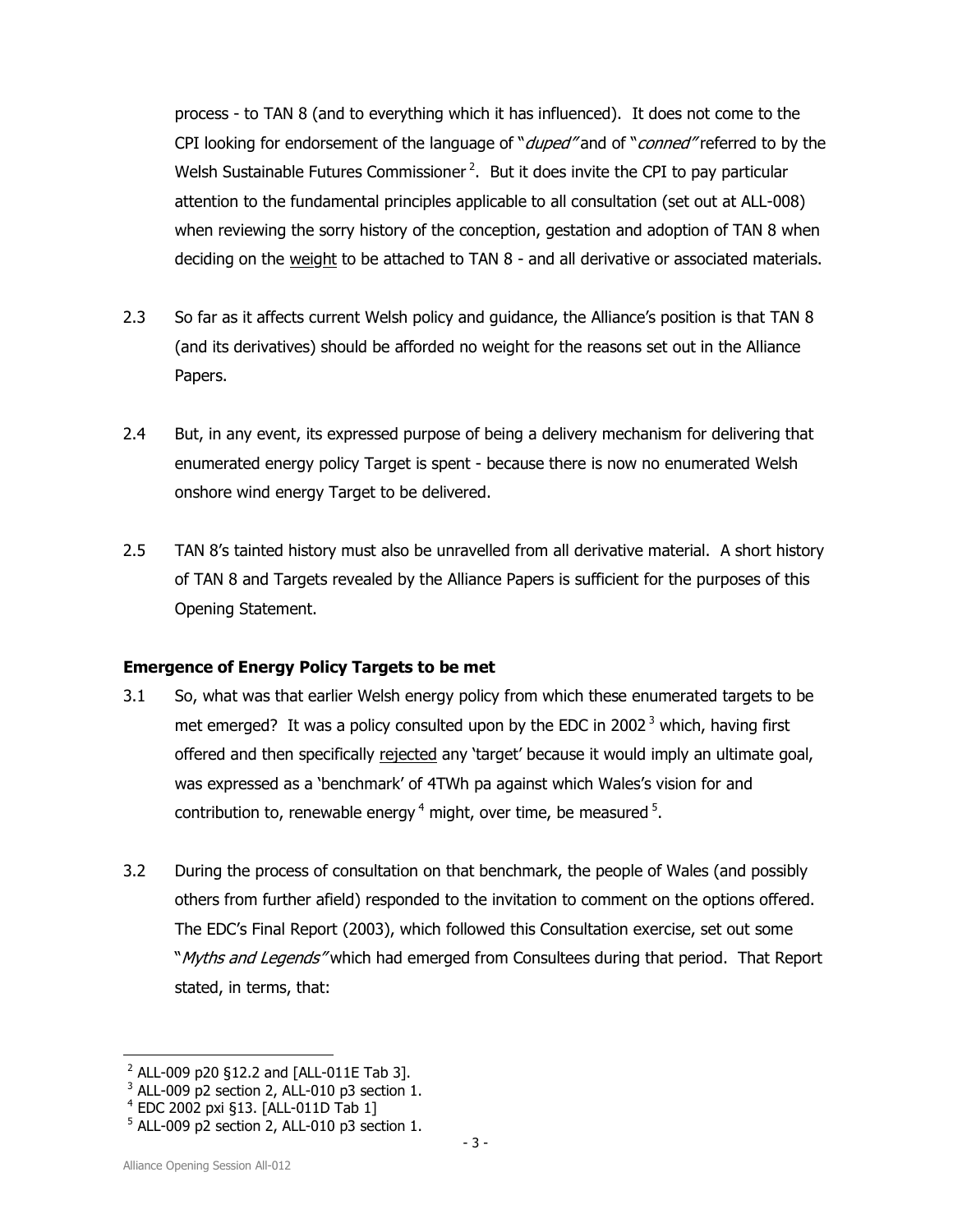In the course of the consultation a number of claims were made that do not have much substance when viewed dispassionately against the facts. Some of these have gained popular credence and risk distorting this important debate. The Committee felt it worthwhile to respond to a few of the main ones by setting out the facts on them.  $\,$   $\,$   $\,$   $^6$ 

Amongst those myths and legends singled out for special attention was a reference to concern over the number of wind turbines which might emerge if the policy were to be taken forward. The same message as already had been given in the earlier Consultation Document<sup>7</sup> was restated. From amongst all the options which had been considered (and which had been offered as such to Consultees), it was said that:

The option with the greatest contribution from on-shore wind would require about 200 extra turbines.  $^8$ 

Fact, not myth.

- 3.3 The 'benchmark', based on that option, then ultimately fell into the hands of a select working group appointed in 2004 by WAG<sup>9</sup>. The benchmark (which had been drawn with a 3-way split amongst renewable energy technologies) was manipulated so as
	- (i) to skew the benchmark heavily in favour of on-shore wind,
	- (ii) to raise it from being an 'inclusive' figure to being one for net additional provision, and
	- (iii) turned it from being a benchmark (deliberately set as such without any goal) to being an onshore wind Energy Policy Target - to be met.
	- All without consultation on any one of those steps.
- 3.4 Arup (a well-known firm of engineers) was set the task of finding a way to deliver that Target. They worked to the brief given to them – of which a mechanism for delivering that Target was a primary element. The history is traced in ALL-009 and ALL-010 and is not repeated here. The engineering solution to the brief was
	- (i) 400-600 onshore wind turbines, spread amongst
	- (ii) 7 SSAs
	- (iii) into which the turbines (and all of them) would be squeezed (otherwise the Target could not be met).

<sup>6</sup> 2003 EDC Report p27. [ALL-011D Tab 2]

 $^7$  EDC 2002. [ALL-011D Tab 1]

<sup>8</sup> 2003 EDC Report p31 §7. [ALL-011D Tab2]

<sup>&</sup>lt;sup>9</sup> ALL-009 p2 section 2, ALL-010 p11 §2.9 *et seq*.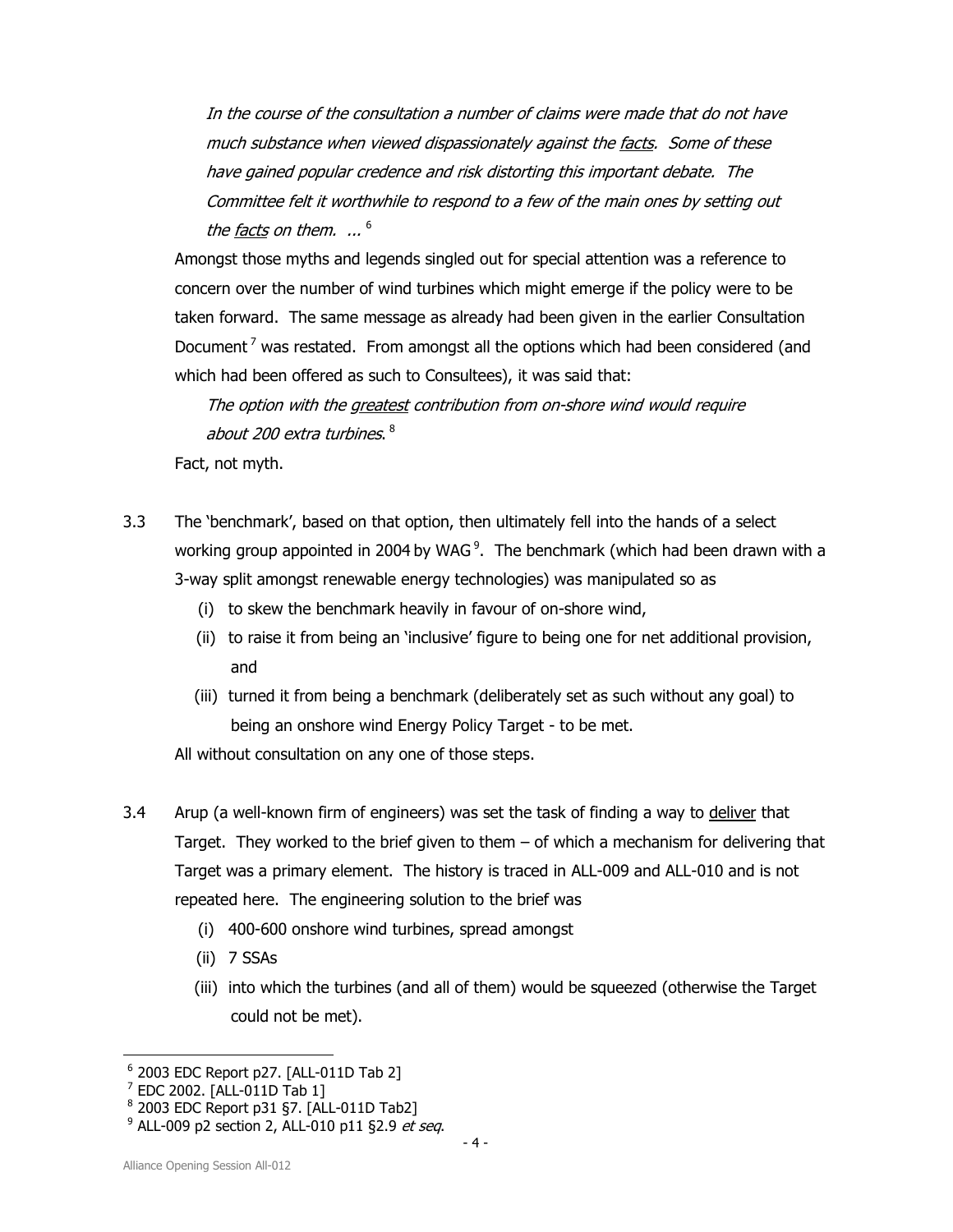- 3.5 Arup saw the enormity of the prospect and recommended an extensive consultation process. That did not happen<sup>10</sup>. (The requirements of and for genuine consultation are summarised at ALL-008.)
- 3.6 So, at the same sized turbine considered by the EDC, the benchmark figure of "at most" 200 new turbines across Wales as a whole had been turned round by the TAN 8 processes, within a little over a year, to become a Target to be met (and delivered) of 400 or even 600 turbines (fact, not myth). All with no consultation over adopting an (undevolved  $^{11}$ ) enumerated onshore wind energy policy Target to be met.
- 3.7 And where would the 400 or more additional turbines go? They would be pressed into 7 SSAs created for the purpose. And the reason? To maximise the economies of scale ... to help facilitate the provision of new electrical grid infrastructure.<sup>12</sup>
	- Or, as expressed in their Brief, simply:

 $\dots$  to maximise economies of scale  $^{13}$ 

- 3.8 And why was a 'concentration' approach adopted (as opposed to the usual 'dispersal' approach designed to reduce cumulative impact)? Because without a 'concentration' approach', the new enumerated Target could not otherwise be met  $^{14}$ .
- 3.9 And why were SSA B and SSA C chosen when otherwise they would have been 'sieved out' for want of available proximate grid capacity? Because although the existing grid could not take it, SP Manweb had a scheme for 'wooden pole and line' enhancements to the existing LAN at 132kV which would also enhance the LAN regarding consumer requirements  $15$ .
- 3.10 The consultation draft TAN was published just in time to avoid being "*caught*"<sup>16</sup> by the SEA Regulations which WAG had just made  $17$  - and which had been 'on the cards' since 2001.

<sup>10</sup> See ALL-009 section 6, ALL-010 §§3.1-3.4.

<sup>11</sup> TAN 8 §1.3. [ALL-011B Tab 6]

<sup>12</sup> Arup 2004 p74 §6.2. [ALL-011C Tab 1]

<sup>13</sup> Arup 2004 p41 "Stage 2 Brief". [ALL-011C Tab 1]

<sup>14</sup> ALL-010 p13 §2.13.

<sup>15</sup> ALL-009 p6 §5.2.

<sup>&</sup>lt;sup>16</sup> WAG's language: see ALL-011B Tab 1.

<sup>&</sup>lt;sup>17</sup> The SEA Directive (2001/42/EC) was made on  $27<sup>th</sup>$  June 2001, and the final date for implementation was " before 21 July 2004" (Art 13).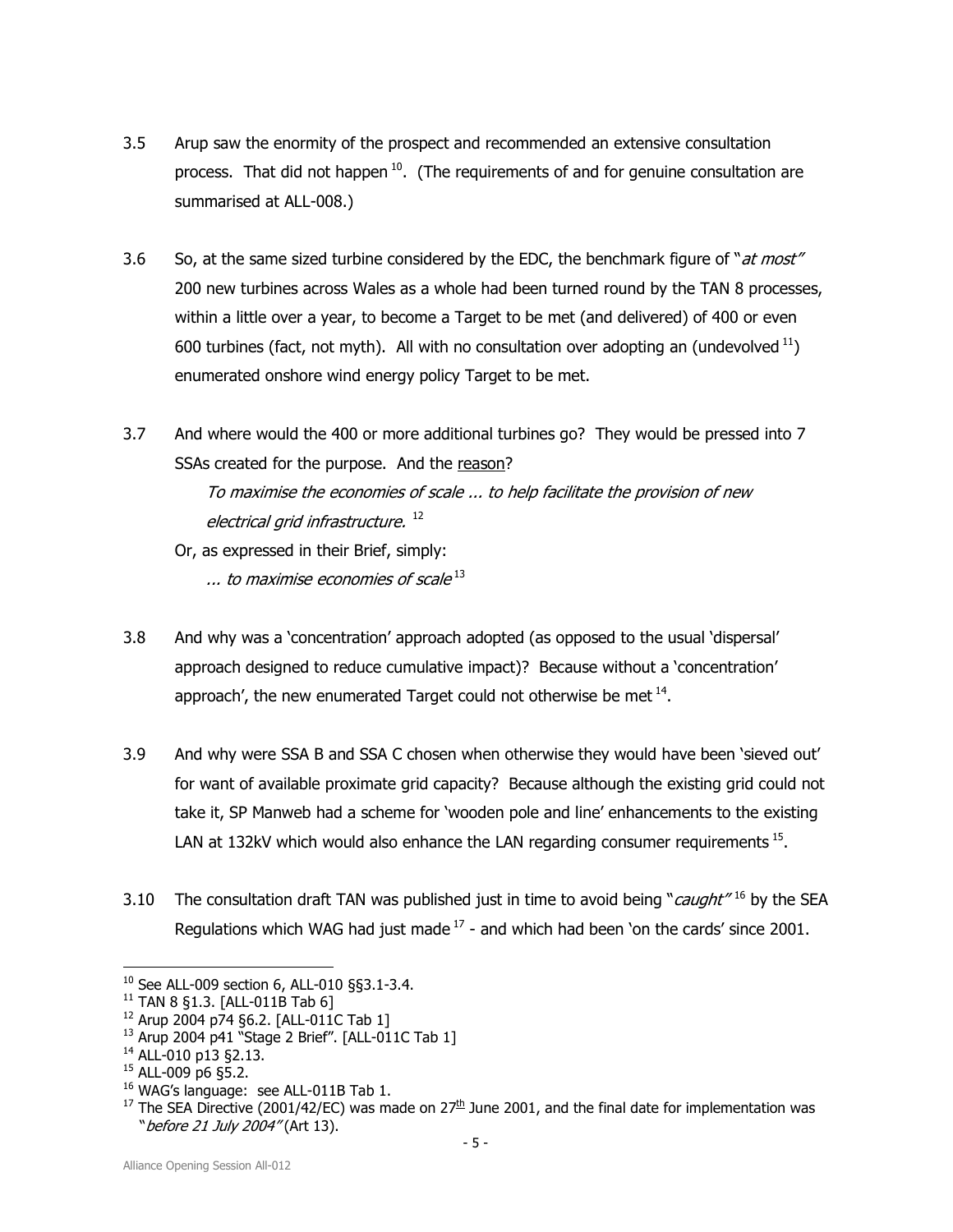The die was thus cast. Consultees who questioned the Energy Policy Target were rebuffed<sup>18</sup>. TAN 8 was the delivery mechanism for that onshore wind energy policy and its targets<sup>19</sup> and everything else flowed from that. TAN 8 was such a departure from the Planning Policy which it was designed to serve, that the very policy itself had to be adjusted (by an Interim Policy Statement<sup>20</sup>) to meet the 'technical guidance'. Vigorous tail wagged dog.

3.11 For the reasons expressed in the Alliance materials, TAN 8 (and the parts of PPW/5 to which it gave rise), and any other related policy or guidance, so far as is referable (directly or indirectly) to onshore wind energy policy targets, should have no weight. The tainted legacy should be unravelled from all policy and guidance which it has influenced.

## Targets Removed

- 4.1 But that is not an end to the story. It seems tolerably clear that WAG came to recognise not only that
	- (i) it had no business making Energy Policy of the kind which it had (as recognised on the face of TAN 8 itself) but that
	- (ii) it should, actually, do something about it.

And so it was that, whilst the germ of a recognition popped up in the 2010 LCREPS<sup>21</sup>, and clear clues appear in the CCSW published later in that year  $^{22}$ , in February 2011 the enumerated Welsh Energy Policy Targets to be met were abandoned: at a stroke. TAN 8 was modified by

- (a) removal of the Targets,
- (b) removal of the most directly related paragraphs in the text,
- (c) removal of Annex A, and was coupled with
- (d) a parallel invocation at §10 of the 'Dear Colleague' letter to read the remaining passages of TAN 8 in the light of those amendments  $^{23}$ .

PPW, which (together with MIPPS), had for an equal number of years carried the language of TAN 8, Targets to be met, and cross-references to TAN 8's Target capacities was also radically altered in its language to suit  $24$ .

<sup>18</sup> ALL-009 p9 section 6, ALL-010 p16 §3.3.

<sup>19</sup> TAN 8 §1.5. [ALL-011B Tab 6]

<sup>20</sup> MIPPS 01/2005 [ALL-011A Tab 2]

 $21$  ALL-010 §3.6 et seq.

 $22$  ALL-010 §3.6 *et seq.* 

 $23$  ALL-011B Tabs 7 and 10.

 $24$  See §1.2(i) above.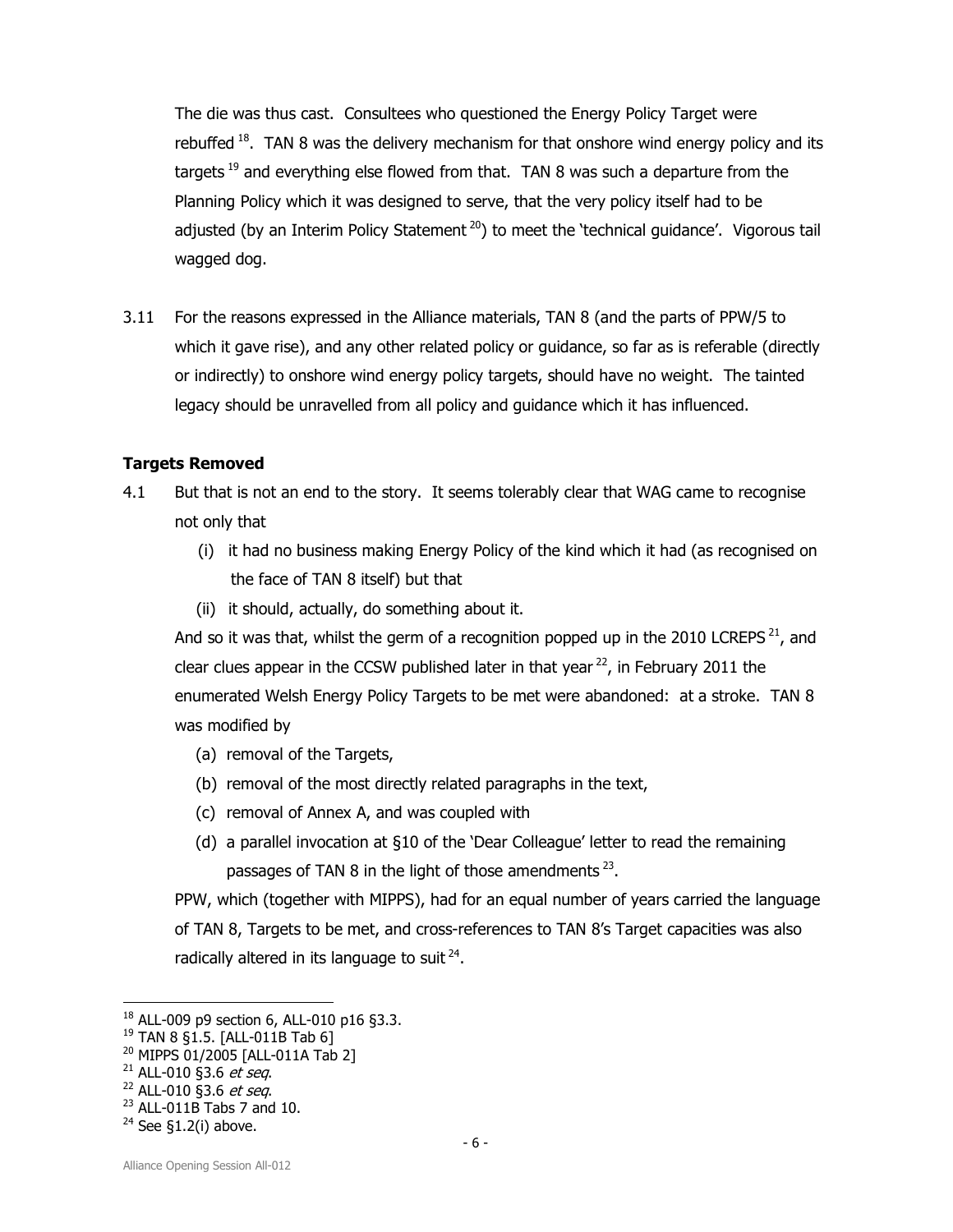- 4.2 The Alliance Paper ALL-010<sup>25</sup> demonstrates the demise of these Targets to be met. The broad picture can be seen at a glance by comparing ALL-011B Tab 10 with the original version of TAN  $8^{26}$ . Welsh Energy Policy Targets to be met for the onshore wind sector have gone: they no longer exist.
- 4.3 Borrowing the language of 2003, perhaps this would be the time to address a number of claims which appear to have gained credence and risk distorting the important debate at this CPI. Another myth or legend can now be clearly dispelled because: There are (now) no Welsh Energy Policy Targets to be met for Onshore Wind;

Equally:

There are no UK Energy Policy Targets to be met for Onshore Wind.

- 4.4 But the enumerated Welsh Targets had also given rise to the need for and the identification of the SSAs and the reason for their number and size. There is now no need, or if there is any asserted, it has not been informed and tested by any or any structured SEA process. SSAs are the footprints left by the tainted but abandoned Targets. The Targets gave rise to what was said to be the 'implicit' recognition that the SSAs would become windfarm landscapes and that cumulative impacts should be accepted - not only in principle, but as an objective so as to fulfil their rôle. All that is now gone: the legacy must be unravelled. Windfarm proposals and their associated infrastructure and other off-site effects should now be considered on their own merits (as they say) taking account of relevant legislation and policy untrammelled by
	- (i) the tainted legacy of TAN 8, or
	- (ii) the Targets to be met which it had introduced, or
	- (iii) any 'implicit' consequences of, or influences felt by, their earlier manifestation.
- 4.5 The Alliance recognises that PPW/4 and now PPW/5 still refer to SSAs, but they are perpetuating the tainted legacy of TAN 8, which still carries its Annex D written in furtherance (i) of meeting Targets (ii) within SSAs (iii) created for that purpose. They were created to be crammed so that the Targets could be delivered. There was
	- (i) no SEA for the role for which they were first designed and
	- (ii) there has been no SEA to inform their new role.

<sup>1</sup>  $25$  ALL-010 section 3.

 $^{26}$  ALL-011B Tab 6.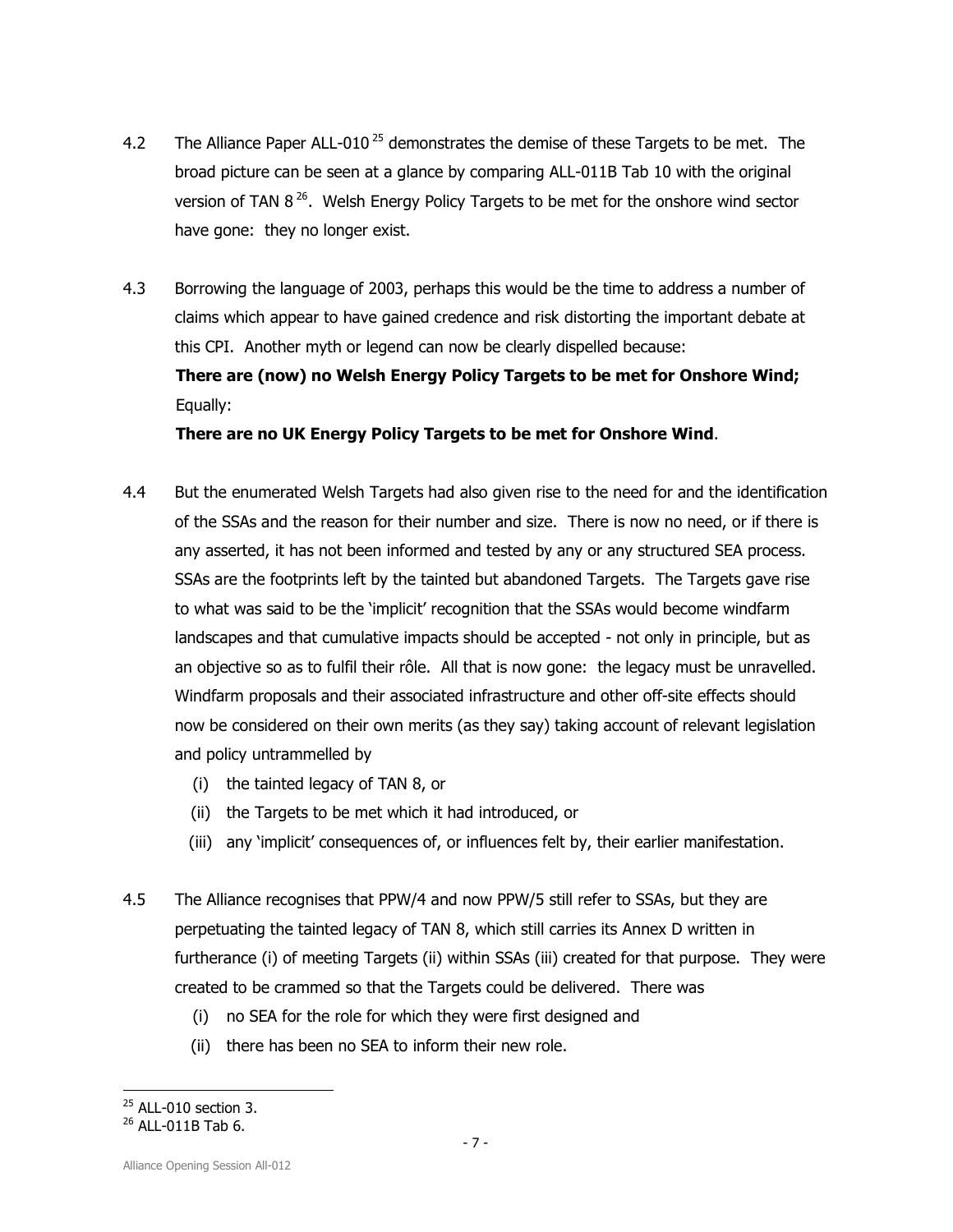Just as with the Targets and everything which arose to support them, they now have no weight at all: they are tainted footprints. They are referable back only to TAN 8 being a delivery mechanism for delivering enumerated onshore wind Energy Policy Targets, and have not been assessed in any SEA process.

#### Sea Change: TAN 8, Targets and Participants' material

- 5.1 It seems, however, that the culture of Targets to be met runs deep and a number of participants at the CPI seem to give no weight to (or even to recognise) the February 2011 amendments to TAN 8 and to PPW/3 - which took the Targets away.
- 5.2 It is fair to note first, that those amendments to TAN 8 are not currently flown from the highest flagpole on the WG website, but they can be found. And the 'summary of changes' which accompanied PPW/4 does not exactly spell out that they have gone either  $^{27}$ .
- 5.3 The short point is, however, that nowhere, not even in the WG material submitted to the CPI, do those amendments to TAN 8 (and PPW) seem at any stage to have been highlighted - other than in the Alliance material. Despite the fact that the Promoters had drawn heavily from TAN 8 and Targets in their ES material, no reference is made to it in the Promoters' self-congratulatory SoCG. Even then and, despite the 2011 amendments, it still refers to Welsh energy '*targets'* <sup>28</sup>. The amendments and deletion of Targets are not even noted and dismissed as irrelevant, and nor is any discussion addressed to any question of significance one way or the other. And there is no mention of para 10 of the 'Dear Colleague' letter<sup>29</sup> which invites the reader to address the parts of TAN 8 which remain in light of the Targets having gone.
- 5.4 The Alliance sees those amendments as reflecting and heralding a sea-change whose influence needs to be explored. That is the decision-maker's duty. So what have other parties at the CPI made of the Welsh Energy Policy Targets to be met in the past, and in what way do they recognise the effect of their abolition in their material submitted to the CPI to date? As the Alliance will show, the amendments are almost universally unrecognised and material submitted prior to the amendments (and relying heavily on the

<sup>27</sup> ALL-011A Tab 5.

<sup>&</sup>lt;sup>28</sup> See eg Promoters' SoCG §§7.18, 7.19, 7.28, 7.29, and 7.35 (which recites failure to agree amongst themselves in any event).

<sup>29</sup> ALL-011B Tab 7.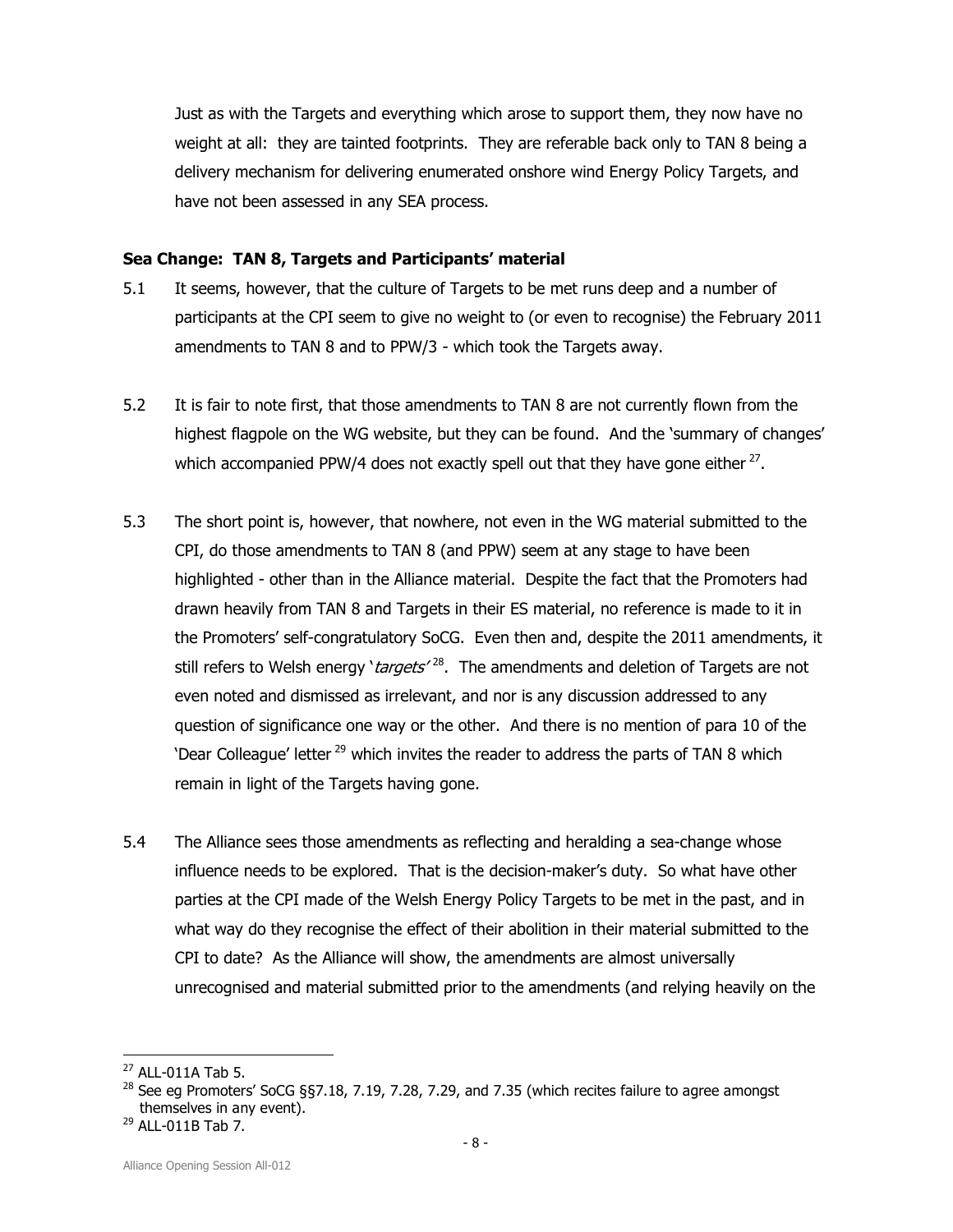original TAN 8 and PPW) has, universally, not been revisited in order to engage with the sea-change in policy and approach.

## POWYS CC

- 5.5 PCC's approach prior to February 2011- as evidenced by the SSA B and C Reviews<sup>30</sup> and the IDCG material  $31$  prepared in the past - has been to adopt and to work with the SSAs and the Targets as Targets to be met. (The Alliance returns to the weight and status of the IDCG below.)
- 5.6 In its original Policy SoC (as traditionally so-called)<sup>32</sup> PCC flagged TAN 8 but was silent as to its amendment. In its updated Outline Statement, it referred to what were described as TAN 8 capacity guidelines, but its position is most closely addressed by Mr Carpenter in the SoC for this Opening Session.
- 5.7 That SoC notes that UK Government does not consider it appropriate for planning policy to set energy targets<sup>33</sup> (although the full text addresses sectoral targets). It then addresses TAN 8 capacity levels at section 4. The language, throughout, is referable to the 'Targets' set out as Welsh onshore wind energy policy targets to be met. In that section 4 the SoC recites that TAN 8 is a means of delivering the Targets – which it undoubtedly did set out to do (this likely a reference to TAN 8 §1.5). It refers to the 800MW target, to Table 1 and to para 2.5 $34$  without express recognition that they are  $all$  gone. In the conclusion, the Statement affords TAN 8 "*substantial weight*": but without clear reference to TAN 8's raison d'être expressed at its §1.5 - and from which the Statement so fundamentally draws - having evaporated. The Satatement also introduces PCC's IDCG<sup>35</sup>. The tone of the IDCG (2008) reproduced at Appendix 1 to the Statement shows its genesis as a delivery mechanism (i) for TAN 8 Targets (ii) in SSAs (see eg its paras 4.5 and 6.7 in particular). It is as tainted as was TAN 8 by the lack of related consultation etc for TAN 8, but it also carries no weight because it promotes Energy Targets to be met which have now gone.

<sup>33</sup> MC p10 §2.20.

1

 $30$  ALL-011C Tab 4 and Arup 2006 Review cross-referred to therein.

 $31$  See A<sup>x</sup> 1 to PCC O/S SoC.

<sup>&</sup>lt;sup>32</sup> Listed as "OBJ-002-PLA-SOC-1 Powys CC\_Policy Statement of Case\_09.04.13".

<sup>34</sup> MC p30 §§4.2, 4.3.

<sup>35</sup> MC p33 §4.12 et seq.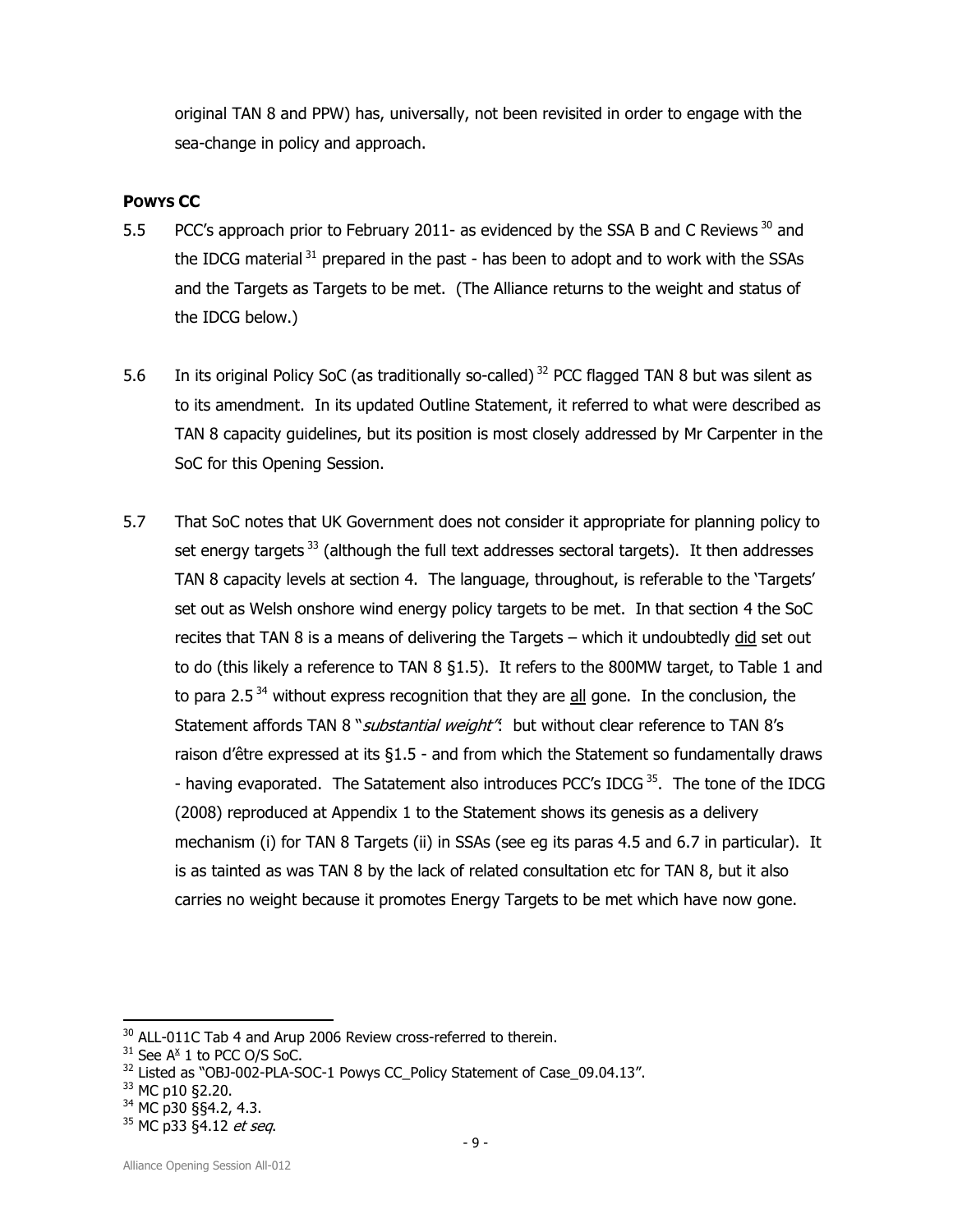5.8 Further, it perpetuates the determination to accept landscape change within the RSSAs perpetuated by TAN 8 A<sup>x</sup> D only because of the policy objective of meeting a Target <sup>36</sup> (addressed further, below). And all without any SEA.

#### NRW

- 5.9 NRW speaks through Mr Minto for this Opening Session.
- 5.10 NRW's principal goal in relation to policy appears to be to be to defend WG's energy policy against an anticipated claim that Welsh Energy policy is in conflict with the NPSs because of its reliance on sectoral targets. NRW states - boldly - that WG "policy on renewable energy relies heavily on targets"<sup>37</sup>. NRW's position is that there is "no necessary conflict"<sup>38</sup> with UK policy in that regard. The thesis emerges later. It is that, whilst (i) there are SSA targets (for onshore wind), which should be treated as "the maximum limit as well as a minimum<sup>"39</sup> (sic), (ii) these are not sectoral targets frowned on by UK Policy. The Alliance does not accept that position. The TAN 8 onshore wind energy Targets to be met were just such sectoral Targets. And to the extent that any figure for current onshore wind energy 'aspiration' is given anything like the weight of a policy target to be met, so will it be as well. NRW, by clear inference, also seems to regard the PPW/4 and PPW/5 2GW aspiration as a Target to be met  $40$ . It isn't now and never was - and deliberately so.
- 5.11 NRW makes a different point, however, to the effect that the Griffiths Letter ( $6<sup>th</sup>/7<sup>th</sup>$  July  $2011$ <sup>41</sup> expresses a 'tipping point' beyond which installed ('nameplate') capacity should not go<sup>42</sup>. That tipping point is the place at which 400kV lines and/or new Hub are called for. Expressed in that way, the Alliance agrees. But it is not the Griffiths 'capacity' figures which mark that tipping point, it will be the assessment (after largely technical analysis with which the CPI will need to grapple), of where the point lies which will inform that position. (The Alliance addresses this further in the context of a 'capacities' discussion, below).
- 5.12 To return to Targets, we have already seen that NRW states that WG "*policy on renewable* energy relies heavily on targets". The February 2011 amendments to TAN 8 and

l

<sup>40</sup> See eg NRW SoC §20.

 $36$  ICDG at MC A $\text{\AA}$  1 §6.7.

 $37$  NRW SoC §8.

<sup>38</sup> NRW SoC §4.

<sup>&</sup>lt;sup>39</sup> NRW SoC §14.

 $41$  ALL-011B Tab 9.

 $42$  NRW SoC  $$15$ .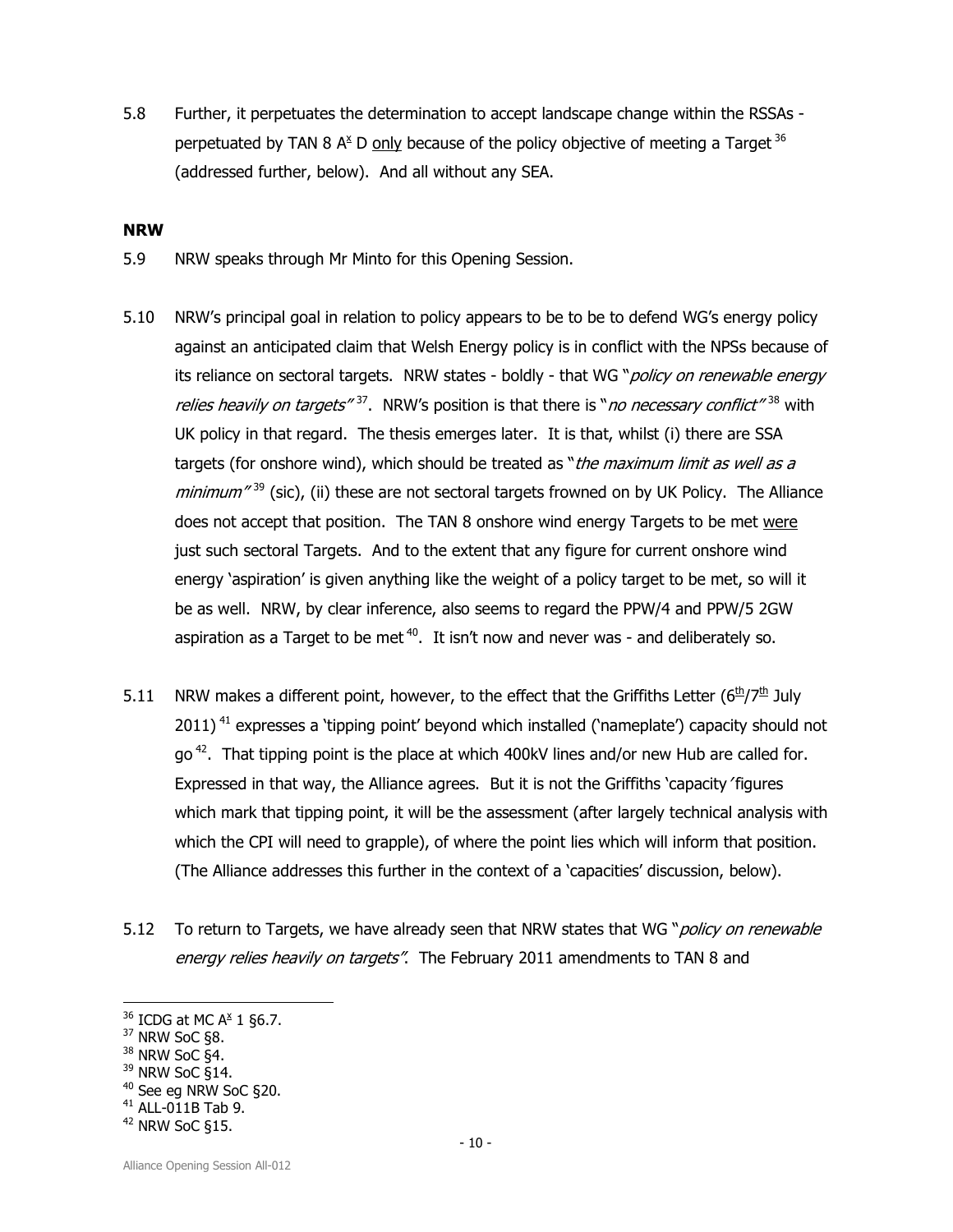associated changes to PPW/4 carried over to PPW/5 may have slipped NRW's mind, or perhaps have simply gone unnoticed (NRW would not appear to be alone if that is the case). But NRW's description is, with all respect, just wrong. There are now no Welsh Energy Policy Targets (except in the fields of devolved competence: see the Climate Change Strategy (CCSW, 2010)<sup>43</sup>. But, for matters being addressed by this CPI, WG does have a single 'aspiration' referenced in PPW/4 and PPW/5. This was introduced alongside the amendments to TAN 8 (and PPW/3) which took enumerated onshore wind energy policy Targets away.

- 5.13 NRW's references to the 'aspiration' as being a 'Target' of 2GW (at eg §20 and at §23) may be because of working for many years with an underlying culture of Welsh 'Targets', but it is simply misplaced. It is an 'aspiration'. (The Alliance notes that the 2GW is itself based largely on numeric values and methodologies previously established in order to pursue a Target to be met, but that aspect is addressed further below in the context of 'capacities'. We can note, for now, that NRW speaks (at para 19) of the original TAN 8 figures permitting a discretion below the higher Garrad Hassan figures which were once set out at TAN 8 §2.5. But NRW has not expressly recognised that the 2GW 'target' (as they call it) is, effectively, those Garrad Hassan figures - so no discretion would actually remain. This aspect is also addressed further below under the topic of 'capacities').
- 5.14 NRW's SoC provides a helpful Brief Summary<sup>44</sup>. It underscores, time and again, NRW's understanding that there are Welsh RE 'targets'. Overall, the short point is that NRW still fastens onto 'Targets', when there are now none. Still less any for which there is a policy objective that they should be delivered.
- 5.15 The Alliance does, however, find much common ground with NRW over Grid Connections.
- 5.16 What then, of the Promoters and Welsh energy policy 'Targets'? How have they responded to the sea-change?

<sup>1</sup> <sup>43</sup> ALL-011D Tab 9.

<sup>44</sup> NRW SoC §47 et seq.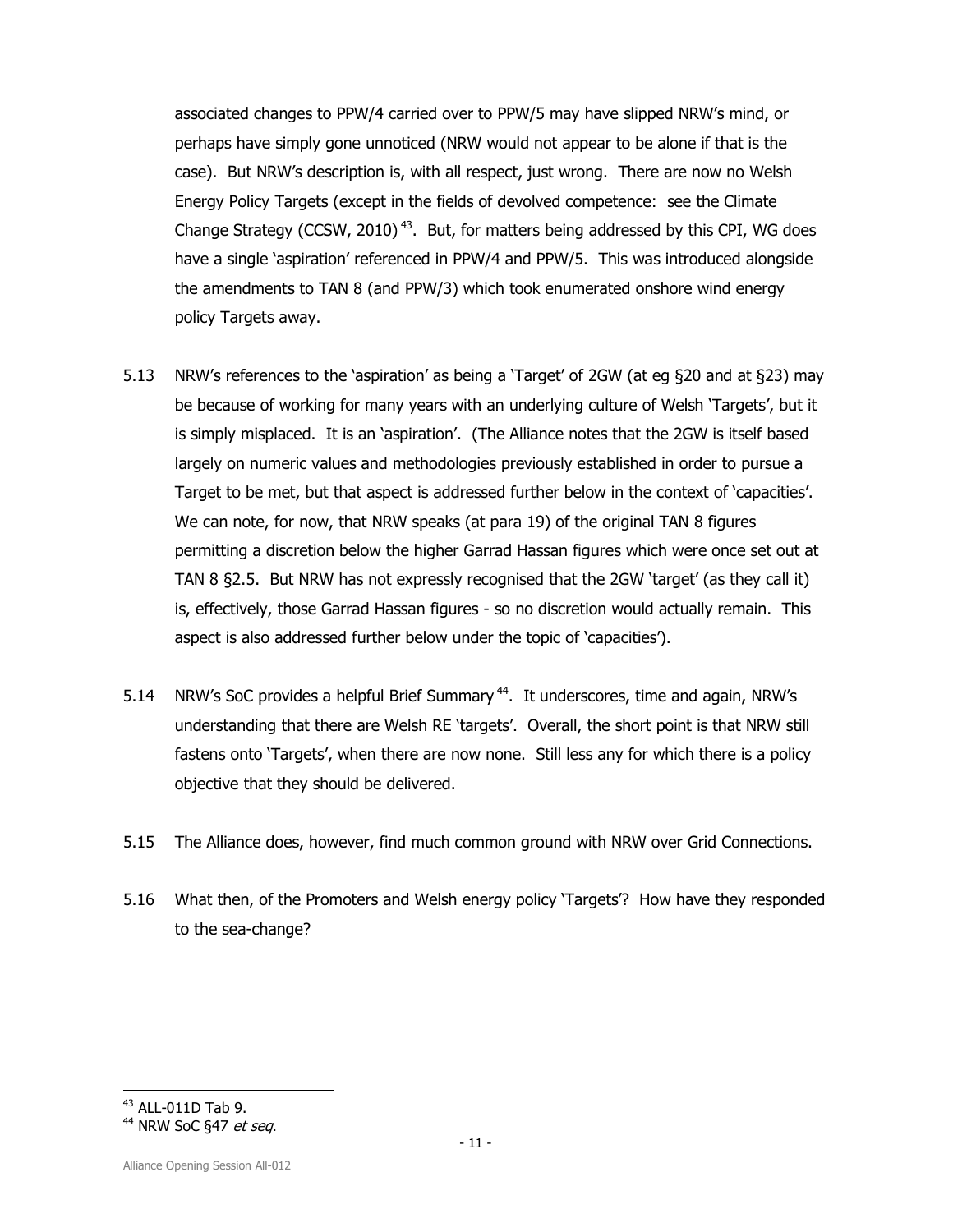#### LLANDINAM / CeltPower (LDM)

- 5.17 In its original ES (2008) Llandinam reported that its proposal lies almost entirely outside of SSA  $C^{45}$ . Perhaps for that reason, it said little about SSA targets or TAN 8 Annex A (although it drew from para 8.4 of Annex D (landscape change, cumulative impact), which is a matter which later CPI sessions will address).
- 5.18 Its SEI of December 2011 seems essentially to pick up points made in the Planning Appraisal (see below). It states that the proposal is now within the revised SSA C boundary, giving a strong presumption in its favour  $46$ . The Feb 2011 amendments to TAN 8 seem not to be mentioned and reliance is still placed on 'Targets'. The 'Target' relied upon is the 'aspiration' of 2GW set out in PPW/4 $47$ .
- 5.19 A Planning Appraisal accompanied the 2011 SEI. It tells the reader that: "This appraisal is to supersede the original planning appraisal which accompanied [the 9<sup>th</sup> May 2009 application]." <sup>48</sup>

It flags (*inter alia*) PPW/4 and TAN 8 as being "relevant to the proposal"<sup>49</sup>. It refers to PPW/4 (Feb 2011) in some detail at section 4, drawing from it repeated references to TAN 8, but with no mention of the amendments to TAN 8 to remove Targets which were made at the same time as PPW/4 was issued - replacing energy policy targets to be met with 'aspiration' <sup>50</sup>.

5.20 It also makes repeated reference to the LCREPS (2010)<sup>51</sup> adopted prior to that date but still, nevertheless uses the language of 'Targets' throughout that section of the Planning Appraisal. The section dealing specifically with TAN 8 makes no mention of the amendments to TAN 8 and continues to draw heavily from the (by then) already superseded Annex A to TAN 8, the TAN 8 Targets, and the Powys IDCG referable (in turn) back to TAN 8, SSAs and Targets<sup>52</sup>. At section 4 it emphasises and draws heavily from the direct link between Powys IDCG guidance and TAN 8 and its Targets (still without acknowledging that the targets had already gone). The section dedicated to assessing how

l

<sup>48</sup> LDM 2011 Planning Appraisal p1 §1.1.

<sup>45</sup> LDM 2008 ES §5.4.5.

<sup>46</sup> LDM 2011 SEI §5.4.2.

<sup>47</sup> LDM 2011 SEI §5.4.4.

<sup>49</sup> LDM 2011 Planning Appraisal p3 §1.13.

 $50$  LDM 2011 Planning Appraisal p8 §3.2 et seq.

 $51$  ALL-011D Tab 8.

 $52$  LDM 2011 Planning Appraisal p11 §3.13 et seq.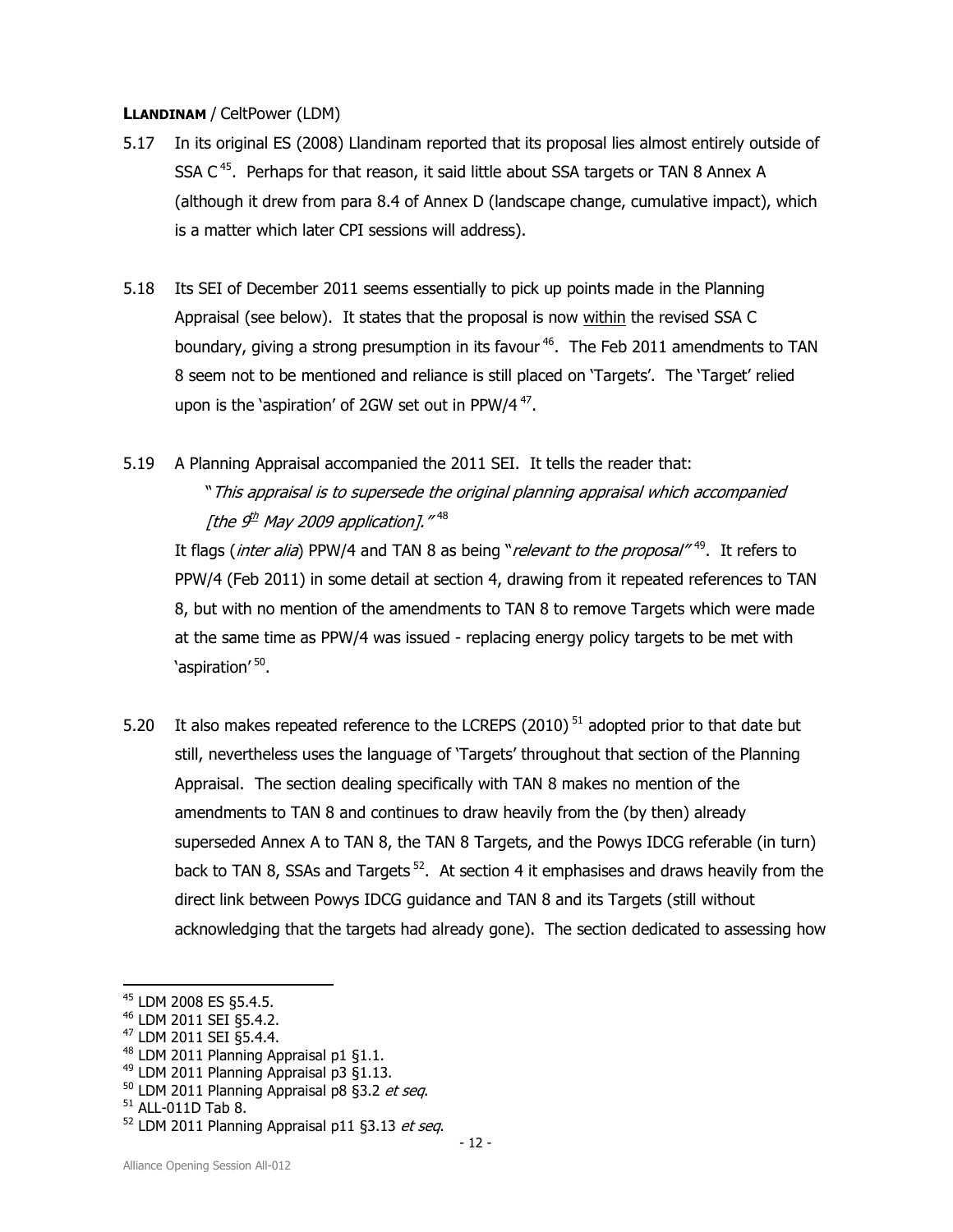Wales "*measures up to the Targets*" does not refer at all to the absence of enumerated onshore wind energy Targets for Wales, preferring instead to refer to "the targets for installed capacity as set out in the PPW4 and TAN 8."  $^{\rm 53}$ 

- 5.21 The subsequent 2013 SEI confines itself to policy changes since the Planning Appraisal which accompanied the 2011 SEI. That could well be why no mention is made of the amendments to TAN 8 in that SEI either (presumably because they had been made before the 2011 SEI was published, even although not picked up in it).
- 5.22 Llandinam's SoC for this Opening Session is provided by Brodies who produce the SoC and rely upon Mr Frampton's evidence submitted simultaneously.
- 5.23 The Llandinam site is now described in the SoC as being outside of but close to the boundary of SSA  $C^{54}$ . The SoC also refers to 'Targets'  $55$ , but does not appear anywhere to refer to the 2011 amendments to TAN 8 which removed them. At its Annex 1, the 'Hearing Statement' refers to the 2GW 'aim' from the LCREPS (now described as an 'aspiration' in PPW/5) but similarly describes the objective of meeting the TAN 8 'Targets' also as an 'aim<sup>'56</sup> (ie, their different rôles are undifferentiated and elided). It points out (correctly) that the SSAs were a *direct response* to meeting the TAN 8 Targets (as Targets)<sup>57</sup>. Section 16, headed 'TAN 8 Targets', refers to the (already removed) para 2.5, and claims that TAN 8 does not militate against achieving the Garrad Hassan figures without recognising the limitations of the GH work $58$  (addressed below by the Alliance). Nor does this material refer to the fact that TAN 8 para 2.5 (and Table 1) has been removed by amendments to TAN 8 made over two years before. The quotation from the Brechfa EA's report  $59$  leaves at least a doubt as to whether or not he had been alerted to these amendments to TAN 8 either.
- 5.24 The analysis of TAN 8 and associated material offered in the Llandinam Hearing Statement does not appear to recognise the amendments to TAN 8 either – confirmed by its reference

l

<sup>57</sup> LDM SoC Annex 1 §12.4.

 $53$  LDM 2011 Planning Appraisal p31 §5.43 et seq.

<sup>54</sup> LDM SoC §5.3.4.

<sup>55</sup> Eg at §5.3.5.

<sup>56</sup> LDM SoC Annex 1 §12.4.

<sup>58</sup> ALL-011C Tab 2.

<sup>59</sup> LDM SoC Annex 1 §16.6.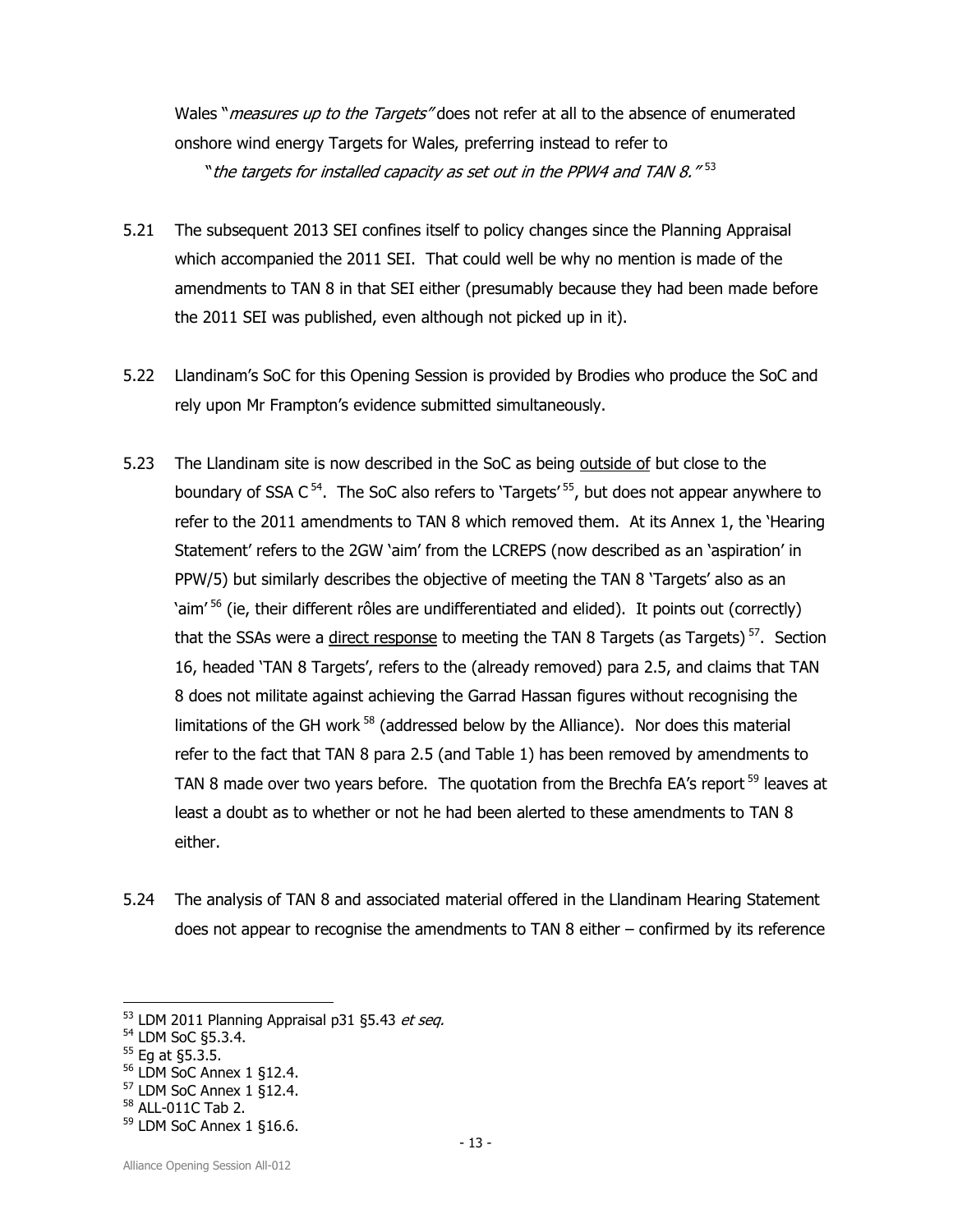to TAN 8 §2.5 and Table  $1^{60}$ . The analysis of the 'Route Map for Wales'<sup>61</sup> does not highlight its status as a Consultation Document nor refer to it having been drafted when TAN 8 Targets were still Welsh energy policy Targets to be met. The Hearing Statement maintains further references to Table 1 and to §2.5 of TAN 8 (without again, noting that they are now gone)  $^{62}$ .

## LLANBADARN FYNYDD / Vattenfall (LFD)

5.25 Llanbadarn Fynydd submitted a Planning Statement with its original application along with the 2007 ES<sup>63</sup>. It addresses PPW/1 as amended by the MIPPS (01/2005) and draws various references to TAN 8 Targets from it  $64$ . It does the same for the section addressing TAN  $8^{65}$  drawing heavily from its para 2.5, Table 1 and its Annex A. Describing TAN 8 and MIPPS as a

"key issue", to which

"specific attention does need to be drawn"

it emphasises that

"there is now a specific policy to secure 800MW ... "

to be drawn from MIPPS 01/2005  $^{66}$ .

The document continues much in the same vein  $-$  all supporting the claim that, in relation to the UK strategy but also the WAG energy policy target of 800MW, the scheme would make a significant contribution, and that:

"The weight that needs to be given to this cannot be over-emphasised when any balancing exercise has to be undertaken." <sup>67</sup>

5.26 Supplementary ES material came forward in July 2008 and in September 2010. In February 2013 yet further SEI material came forward which (inter alia) sought to update the original 2007 'baseline'<sup>68</sup>. The opportunity to update the 2007 planning statement to take account of the Feb 2011 amendments<sup>69</sup> does not appear to have been taken.

1

 $60$  See Frampton (LDM) Proof p34 §3.9 et seq.

 $61$  Frampton (LDM) Proof p40 §3.25 et seq.

 $62$  See eg Frampton (LDM) p103-104 §6.21 and §6.22.

<sup>63</sup> LFD Planning Statement November 2007.

 $64$  LFD Planning Statement p31 et seq, section 4.7.

 $65$  LFD Planning Statement p35 et seq, section 4.8.

<sup>&</sup>lt;sup>66</sup> LFD Planning Statement p38 §4.11.

<sup>67</sup> LFD Planning Statement p26 §3.6.11.

 $68$  See eg LFD 2013 SEI 2 $nd$  unnumbered page.

 $69$  ALL-011B Tabs 7 and 10.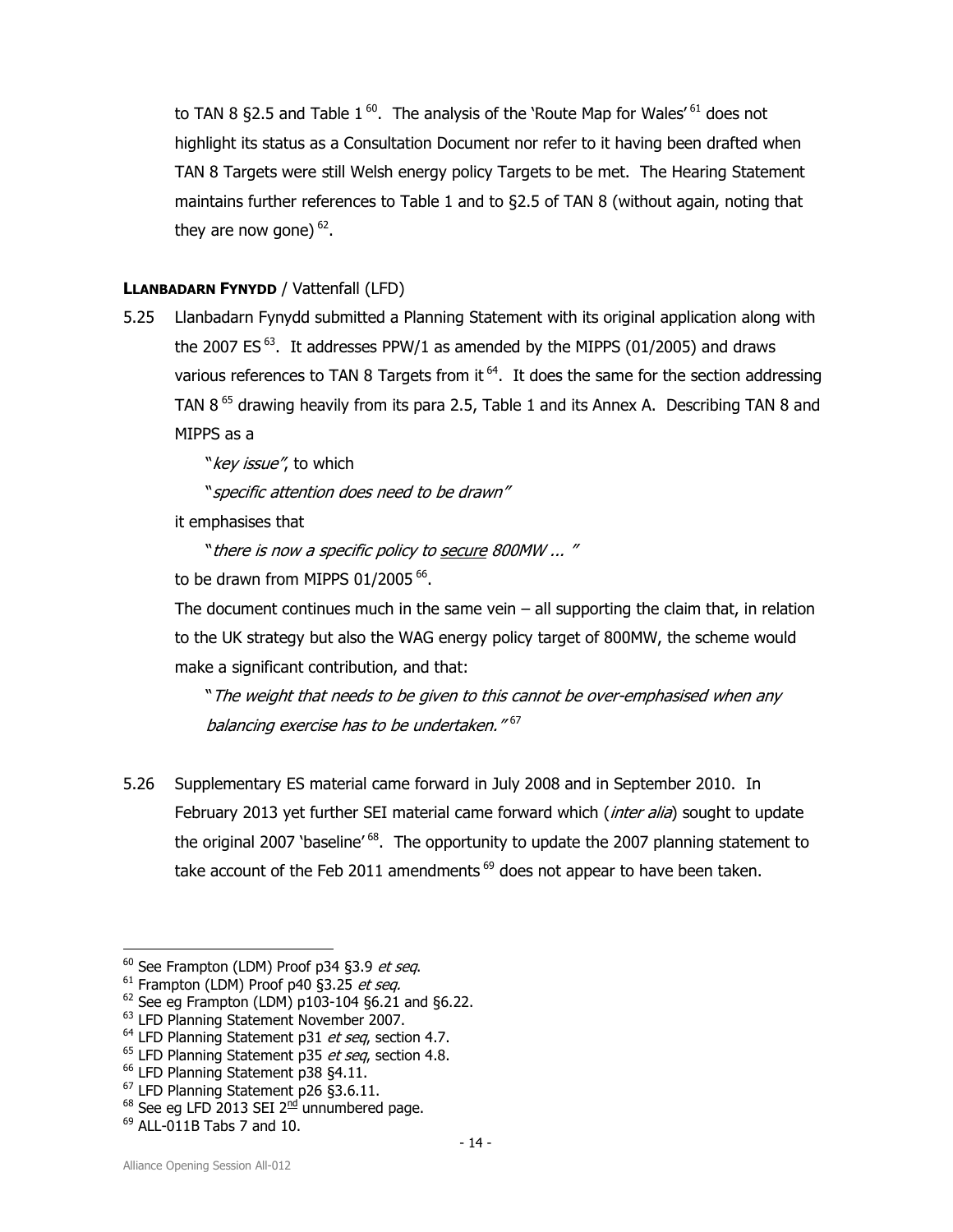- 5.27 In its Outline SoC, Llanbadarn Fynydd recited and relied upon the 800MW Target for onshore wind - with no reference to its abandonment  $^{70}$ .
- 5.28 In its SoC for this Opening Session, Llanbadarn Fynydd addresses the Welsh Renewable Energy Policy Context<sup>71</sup>. It describes the general thrust of those policies as being to 'maximise' RE generation towards meeting 'targets'<sup>72</sup>. The Alliance takes issue with 'maximise' (see ALL-010<sup>73</sup>), but nowhere is there any recognition that there is no relevant extant Welsh RE generation Target in any event. Targets are again referred to in various places in section 4.4 of the SoC but (i) the 2GW 'aspiration' is also described as a 'target' and (ii) nowhere is it made plain that TAN 8 and PPW Targets to be met have gone. In section 5.3, the 2GW 'aspiration' in PPW/5 is again described as a 'target'.
- 5.29 Section 5.4 of the SoC addresses TAN 8, and makes specific reference to its para 2.5 and Table 1 without recognising that they are gone, and nor do the concluding paragraphs recognise the position<sup>74</sup>. The references from the Brechfa decision again leave doubt over whether or not the amendments to TAN 8 made in Feb 2011 were to the fore – the context suggests that the 'amendments' referred to are a shorthand reference to the July 2011 'Griffiths Figures'<sup>75</sup>. Paragraph 5.8.5 stresses the message that SSA targets are not definitive capacities without again, noting that TAN 8 / PPW targets no longer exist.

#### LLAITHDDU / FWLC (FWL)

5.30 Llaithddu, in its original ES (April 2008) state that:

"In order to meet the target for onshore wind production [SSAs] have been identified where onshore wind developments should be concentrated." <sup>76</sup> The Alliance agrees with that expression of cause and effect: that is part of its case. (The SSAs were devised to serve targets to be met – and there are now none.) The ES appears to contain little further direct analysis pertinent to the Opening Session, although TAN 8 and its targets appear again at its  $A^{\times}$  6.5  $^{77}$ , together with the familiar

 $70$  LFD Outline SoC p5 §5.3 (seemingly undated). Listed as 'FWLC-OSOC Outline Statement of Case FferWynt laithddu'.

<sup>71</sup> LFD O/S SoC p18 section 4.3.

<sup>72</sup> LFD O/S SoC p18 §4.3.2.

 $73$  Eq at § 3.6 *et seq*.

 $74$  LFD O/S SoC p23 section 5.3, and p28 section 5.8.

<sup>75</sup> LFD O/S SoC p25 §§5.6.1 - 5.6.7.

<sup>76</sup> FWL ES 2008 p31§4.95.

 $^{77}$  FWL ES 2008 A<sup>x</sup> 6.5 at eg §§11, 12.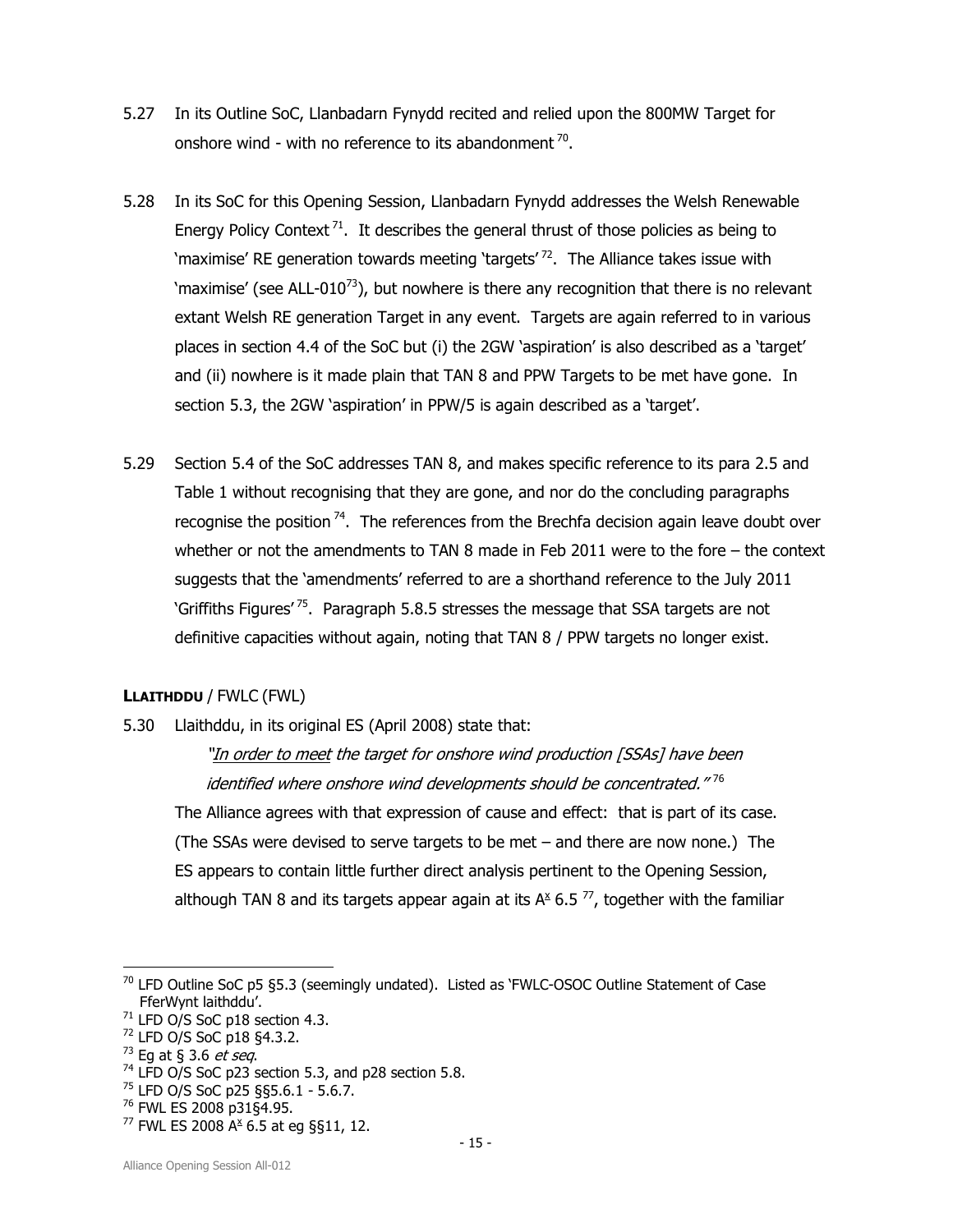reference to TAN 8 Annex D relating to landscape and cumulative impact etc<sup>78</sup> written in the context of delivering targets to be met (see eg ALL-009 §5.10).

5.31 In its SoC for this Opening Session, Llaithddu does not address the Feb 2011 changes to TAN 8 nor the simultaneous dropping of targets to be met from PPW/4 (2011) (and maintained for PPW/5 (2012)). It contains a section devoted to addressing SSA C Targets (section 5) and to analysing them in some depth. The SoC describes them as "*effectively* out of date"<sup>79</sup> because 2010 has passed: more than that, they are gone, but this is not acknowledged. Reference is also made to the Brechfa Report<sup>80</sup>, in respect of which the same observations as made above apply.

#### CARNEDD WEN / RWE npower (CWN)

5.32 The 2008 ES drew from TAN 8 and MIPPS 01/2005 which it drove. It refers to the policy that 800MW of onshore wind

" … *should be provided."* <sup>81</sup>

It also recites how

"Delivering the targets through the planning system is at the core of TAN 8." $^{\rm 82}$ and draws also from TAN 8  $A^{\underline{x}} A^{\underline{83}}$ . The accompanying Planning Statement recites the message from TAN 8 that:

" ... the SSAs ... are of key importance to the achievement of energy policy targets ... "<sup>84</sup>

Like other Promoters' material, the ES also draws from TAN 8  $A^x$  D in relation to cumulative impact and landscape change in the SSAs so devised  $85$ .

- 5.33 The September 2011 SEI does not appear to refer to the Feb 2011 amendments.
- 5.34 In its Outline SoC Carnedd Wen drew support from the TAN 8 capacity target for SSA B set out in TAN 8 Table 1 without acknowledging the demise of Targets  $^{86}$ .

 $^{78}$  FWL ES 2008 A<sup>x</sup> 6.5 at §31.

<sup>79</sup> FWL O/S SoC p20 §5.31.

<sup>80</sup> FWL O/S SoC p23 §5.48.

 $81$  CWN ES 2008 Ch5 p11 §50, and associated Planning Statement p19 §4.4.

<sup>82</sup> CWN ES 2008 Ch5 p12 §54, and associated Planning Statement p21 §4.8.

<sup>83</sup> CWN ES 2008 Ch5 p12 §57.

<sup>84</sup> CWN Planning Statement 2008 p21 §4.10.

<sup>85</sup> CWN ES 2008 Ch6 p38 §165.

<sup>86</sup> CWN OSoC 21.01.2013 p8 §5.1.5 listed as RWE-OSOC Carnedd Wen Outline Statement of\_Case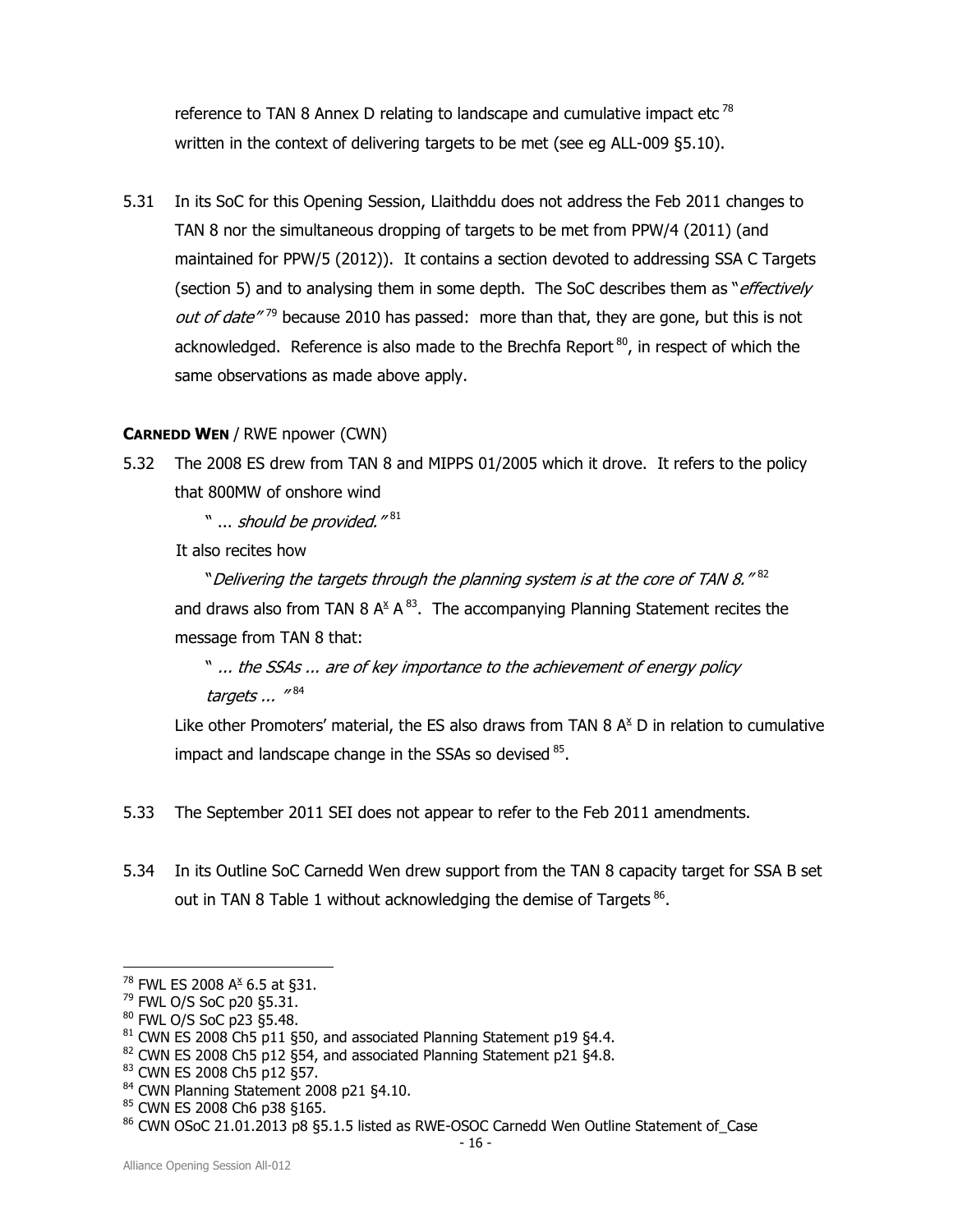- 5.35 In its SoC for this Opening Session Carnedd Wen addresses TAN 8 at section 3. There is no mention of the Feb 2011 amendments to TAN 8 nor of changes to PPW since the ES was submitted. That omission may explain the reference to Welsh 'renewable energy targets<sup>'87</sup> although the word 'target' does not seem to appear again in the context of Welsh policy. Although TAN 8 Table 1 is highlighted, that appears potentially equally referable to Arup's assessed capacity as to a Target to be met  $^{88}$ . It is not immediately obvious that the Feb 2011 amendments have necessarily been overlooked, but they are not recognised. (The exposition offered of asserted compatibility of Carnedd Wen with its proposed location is a matter for later topics and not addressed here.)
- 5.36 The SoC also addresses 'capacities' which is addressed further, in a separate section, below.

#### LLANBRYNMAIR / RES (LBR)

5.37 As with others recited above, the original ES for Llanbrynmair (2008) set out the rationale for the SSAs. It recited WAG's strategy to meet targets and its recited need for 800MW and continued:

> "... the best way to achieve this goal was to specify preferred areas in Wales [ie SSAs]." <sup>89</sup>

It returns to TAN 8 targets at a later stage and, unusually amongst the Promoters, then describes the potential contribution from the proposal by reference to the "*aspirational* target" of 290MW for SSA C (an obvious slip for SSA B)<sup>90</sup>. Inevitably, reliance is placed on TAN 8 Annex D para  $8.4\textsuperscript{91}.$ 

5.38 In its  $2<sup>nd</sup>$  SEI material (2011) Llanbrynmair had a section 3 addressing policy updates since the original ES (2008). Amongst the changes addressed was PPW/4 (2011). This was the version of PPW which accompanied the abandonment of Targets to be met within its terms. It came at the same time that TAN 8 was amended in the manner illustrated at ALL-011B Tab 10. No mention is made of this, but the 'aspiration' from PPW/4 is here described as an "*indicative energy target"* – language which some may consider to be stronger than the "*aspirational target"* used in 2008 to refer to TAN 8 policy targets to be met. Nevertheless,

 $87$  See eg CWN O/S SoC p28 §3.4.

<sup>88</sup> CWN O/S SoC p38 §3.30(ii).

<sup>89</sup> LBR ES 2008 Vol 2 p13 §2.7.14.

<sup>90</sup> LBR ES 2008 Vol 2 p19 §2.10.2.

 $91$  LBR ES 2008 Vol 2 p148 §5.9.18.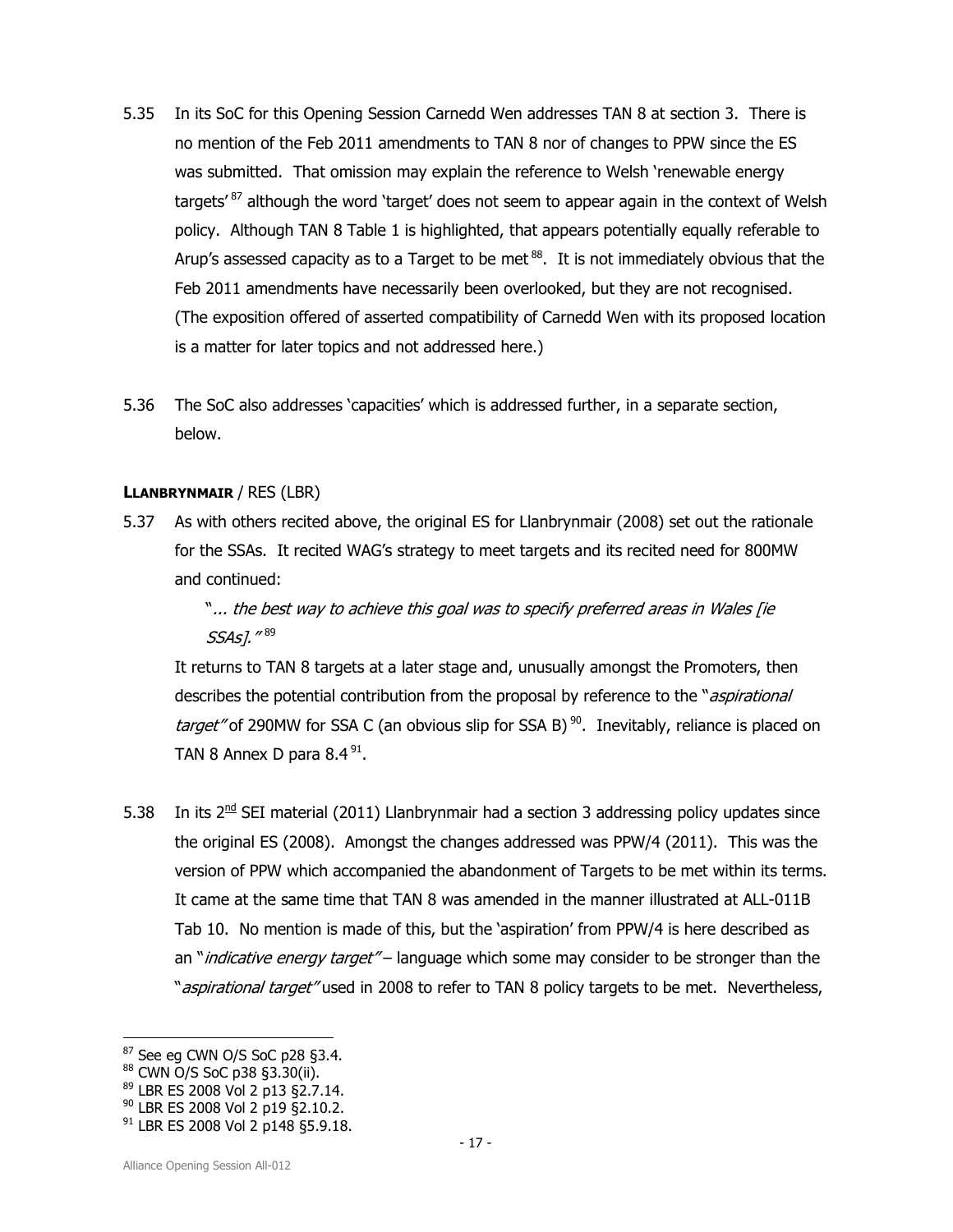there does not appear to be any reference to the TAN 8 (and PPW) Targets to be met (however described) having been abandoned.

5.39 In its SoC for this Opening Session, Llanbrynmair refers now to TAN 8 Targets as "*targets*"<sup>92</sup>. (The 'Dear Colleague' letter of Feb 2011 does not appear in the list of references<sup>93</sup>.) In much more direct terms than in its 2008 or 2011 material, it describes the TAN 8 targets as targets to be delivered and describes how:

> " ... specific figures were ascribed to each of the seven SSAs in TAN 8 to secure the <u>delivery</u> [of 800MW] ... "<sup>94</sup>

Again, the recitation of the purpose of SSAs, and of cause and effect, chimes with the Alliance's case. But the point here is that the TAN 8 figures are presented in the SoC

(i) as targets to be met (although already abandoned two years earlier) and

(ii) as to characterise the 'Griffiths Letter' as having raised those Targets to be met. First (and as addressed below) the Griffiths Letter does not even purport to address targets: it recites 'capacities' but second, it simply cannot amend Targets to be met because there are no longer any Targets to be met which can be amended (and there have been none since Feb 2011 at the latest). The current policy is expressed as an 'aspiration' - very different - and deliberately so.

5.40 The remainder of the SoC builds upon the same misconceptions and ultimately concludes that there is a figure of:

" .*.. 1700MW which is <u>required</u> to be built"* <sup>95</sup>

and that there is a

" ... capacity which is <u>required</u> from SSA B ... "<sup>96</sup>

and that there is a

" ... *target figure ... "* for SSA B<sup>97</sup>.

None of this can be so on any reading of Welsh Policy. There are no Targets, still less any Targets to be met (in this context), still less for any particular SSA - or at all.

5.41 And, to the improbable extent that there may be any doubt at all as to the intention of Welsh Policy, the matter is clearly summed up by the WG's response (in October 2012) to

1

 $92$  See eg LBR O/S SoC p5 §§1.4 and 1.5 (c).

<sup>93</sup> LBR O/S SoC p18 §9.

 $94$  LBR O/S SoC p6 §2.1.

<sup>&</sup>lt;sup>95</sup> LBR O/S SoC p10 §2.9.

<sup>96</sup> LBR O/S SoC p12 §4.3.

<sup>97</sup> LBR O/S SoC p13 §4.3.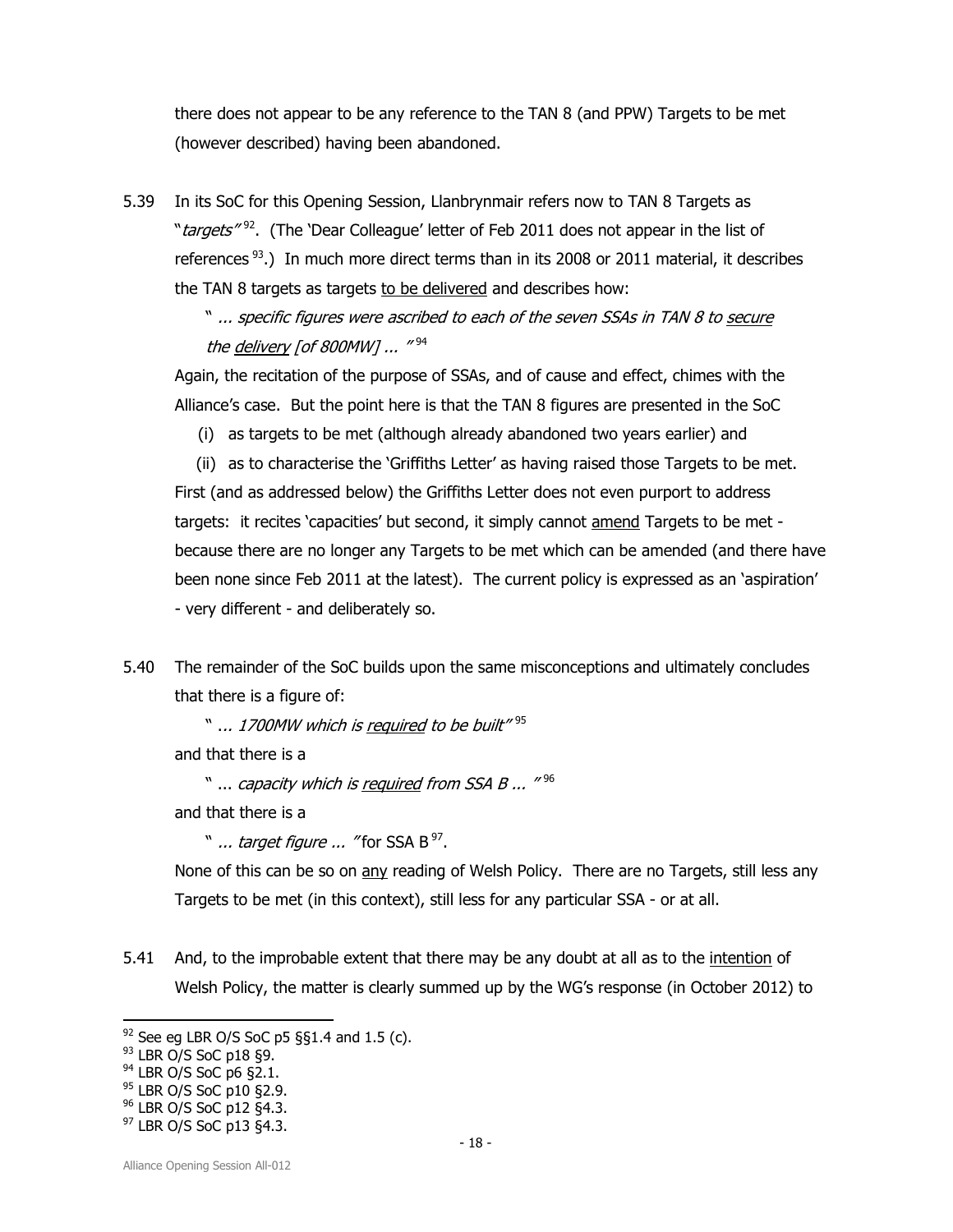the Report of the Environment & Sustainability Committee (Energy Policy and Planning in Wales) (which had recommended action measured against targets). WG said that:

Energy Wales: A Low Carbon Transition sets out an ambition to transition to low carbon in a way that delivers greatest sustainable benefit for Wales. It does not set targets for percentage or capacity of renewable technologies as consents and incentives for large scale energy schemes (over 50MW onshore and over 1MW offshore) rest with the UK Government. As a consequence of this lack of direct control, Energy Wales: A Low Carbon Transition focuses on the delivery of sustainable benefits to Wales rather than setting targets in relation to percentage or capacity of any renewable technology.

'A Low Carbon Revolution' (2010) $^\mathrm{98}$  set out indicators of the potential for renewable energy generation in Wales and we will continue to monitor, with the aim of maximising the appropriate use of proven renewable energy generation in line with these aspirations. Given the comments above, there are no current plans to amend these aspirations.  $^{99}$ 

(The Alliance might be forgiven for noting, in passing, that this message carries the same underlying message as given in 2005 at TAN 8  $\S$ 1.3<sup>100</sup> but with a (correct) diametrically opposite consequence. What clearer recognition can there be that that cruel rod should never have seen light of day? Still less now be brought out by the Promoters.)

#### FORESTRY COMMISSION WALES (FCW)

5.42 Although FCW is now no more, the Alliance notes that its expressed position to the outside world shows that the culture of Energy Targets to be met still runs deep even outside the arena of this CPI. Until at least February 2013, FCW was still parading TAN 8 Targets as if they still were in place. Its website displays a 'pdf' file dated  $20<sup>th</sup>$  February 2013 linked from its "Wind Energy Programme" page (itself updated no later than May 2013)<sup>101</sup>. This declares that:

> The Welsh Government has set a target for 800MW<sup>c[102]</sup> of installed onshore wind within seven Strategic Search Areas across Wales. The Forestry Commission Wales has a projected output of approximately 663.5MW on the

1

 $98$  ALL-011D Tab 8.

<sup>99</sup> Welsh Government Response to the Report of the Environment & Sustainability Committee: Energy Policy and Planning in Wales, October 2012, WG's response to recommendations 19, 20 and 21. <sup>100</sup> ALL-011B Tab6.

<sup>&</sup>lt;sup>101</sup> http://www.forestry.gov.uk/forestry/INFD-8JTE8F.

 $102$  A footnote link here to TAN 8 as published in 2005.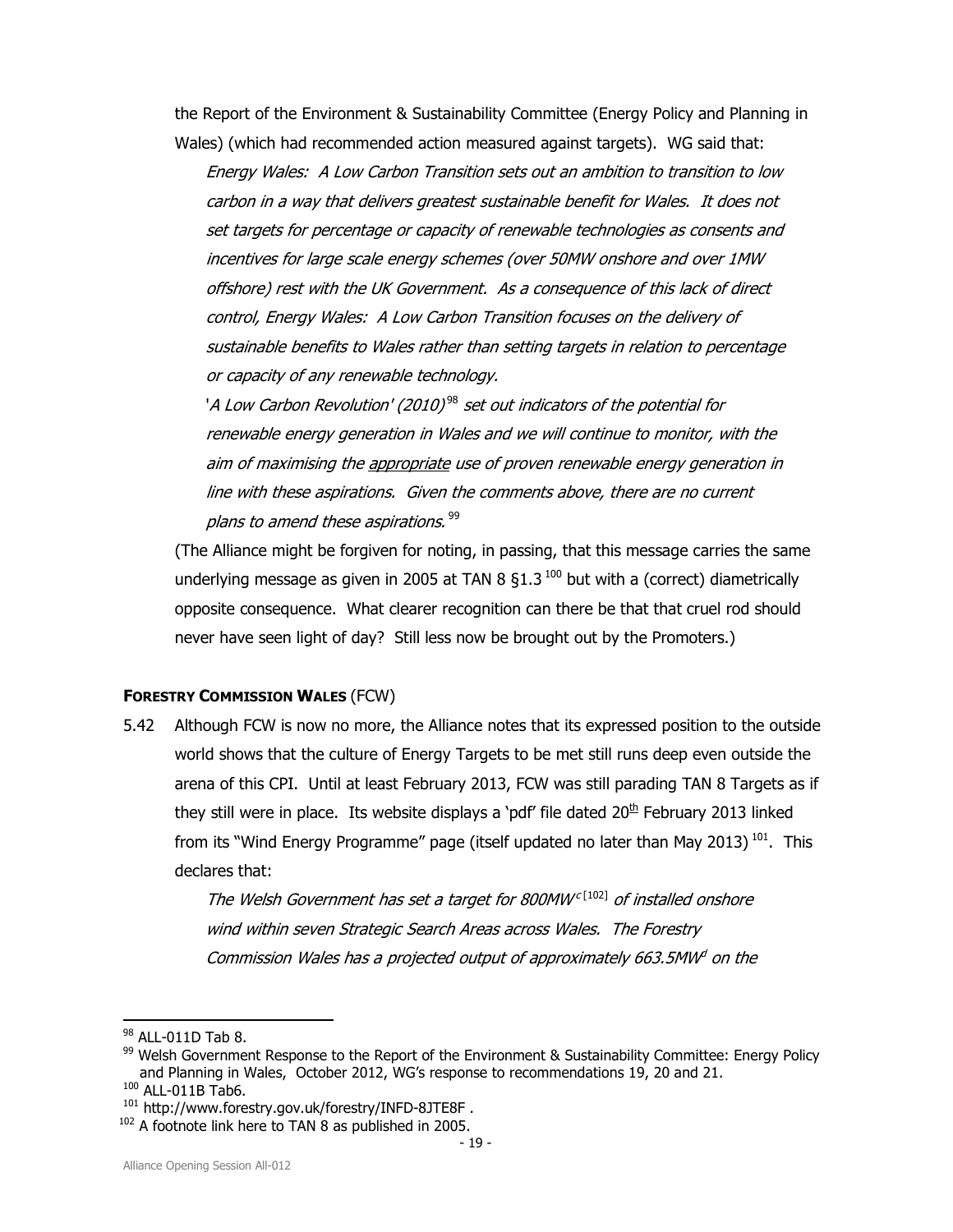Welsh Governments Woodland Estate (WGWE). This figure is subject to change and dependent on planning consent.

## (663.5MW/800MW) x 100 = 83%

(743MW is the projected combined output of 663.5MW on the WGWE and 79.5MW on adjoining land. This figure is subject to change and dependent on planning consent).

[The arithmetic shows that that 743MW would be c.93% of the 800MW 'target']

5.43 The Alliance reviews these figures further, below, in the context of 'capacities'.

## Capacities and the 'Griffiths Letter'

- 6.1 The Inspector has highlighted the implications of the WM's  $6\frac{th}{7}\frac{th}{7}\frac{th}{3}$  July 2011 letter as calling for consideration (ID/8A §4, bullet 2). Whilst that raises issues in the context of future CPI Sessions, the implications of the two Ministerial Letters<sup>103</sup> also feed into the question of 'Targets' and 'capacities' which have been addressed by WG and various parties to the CPI. This section summarises the Alliance's position in relation to these aspects. Its position on grid issues more generally is well known, underscored its earlier application  $104$ , and is not repeated here.
- 6.2 The two Ministerial Statements (June and July 2011) have a common theme of expressing WG's policy resistance to Hub and to Pylons. They each also refer to TAN 8 'capacities'. In this section, the Alliance
	- (i) introduces its perspective on 'capacities' before then
	- (ii) addressing related matters touched on in the Wales Route Map Consultation document of 2008 and later derivative documents, before
	- (iii) setting the Ministerial statements into the context as seen by the Alliance.
- 6.3 The general conclusions which will be drawn are that, having regard (i) to the abolition of Targets and (ii) to the genesis of the 2GW 'potential' and 'aspiration' drawn into PPW/4 and PPW/5, (iii) a common sense interpretation of the message of the two letters in context leads to the conclusions that:

<sup>1</sup> <sup>103</sup> ALL-011B Tabs 8 & 9.

 $104$  ALL-002 - ALL-006.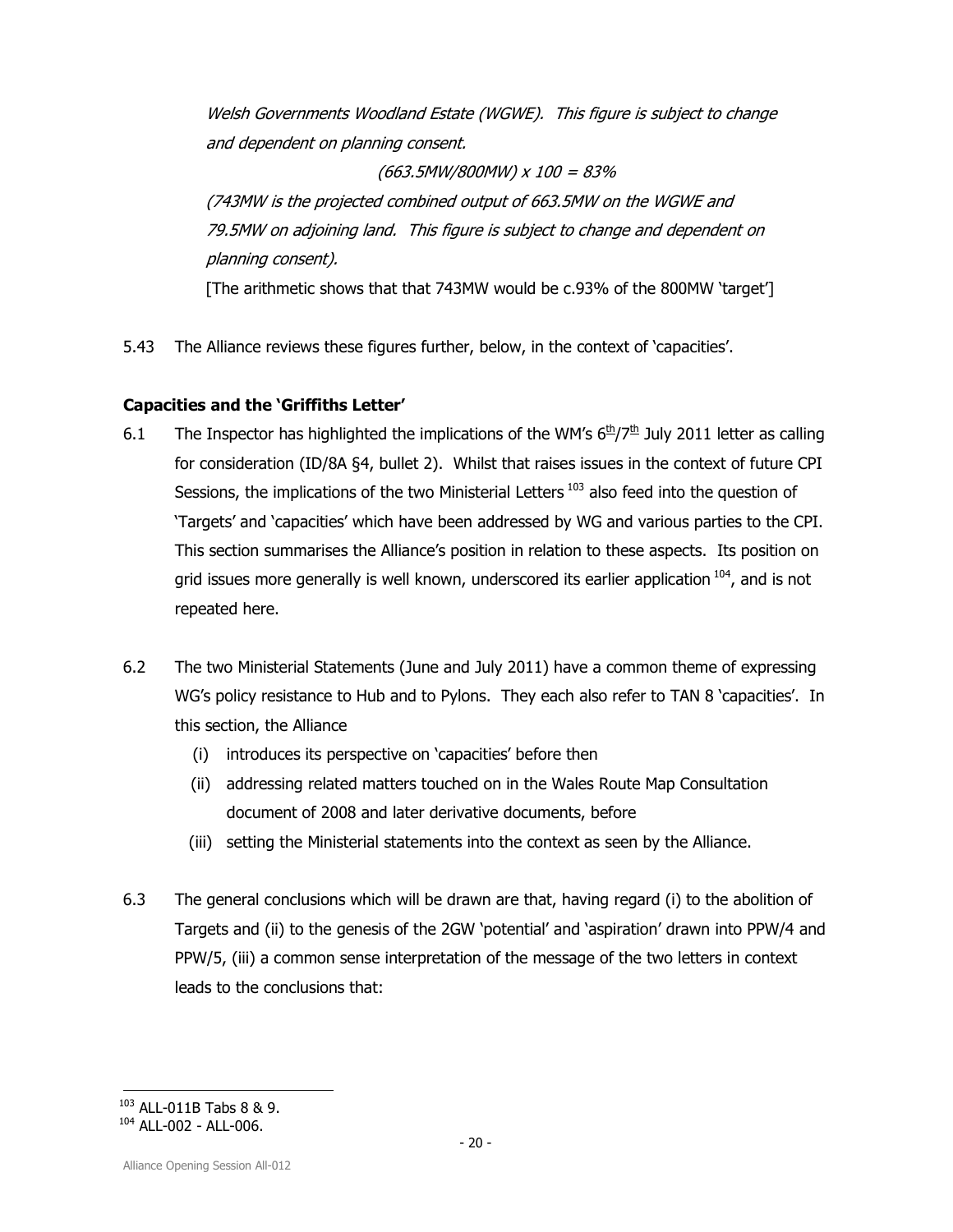- (a) the expressions of 'capacity' are not surrogates for 'targets', but reflect and reflect only the frail and vulnerable potential yields assessed by Garrad Hassan from the SSAs (as they knew them) in 2005, and
- (b) whilst expressed in the context of stated MW 'capacities' adopted from that work, the burden of the message is to reaffirm the policy recognition that a clear tipping point is seen by WG at the stage at which additional onshore wind development would generate or contribute to the need for 400kV and/or new Hub, and that irrespective of numeric value of stated 'capacities' in the Statements,
- (c) that point can and will only be determined after close technical examination.

## (i) Introduction to, and context for, 'capacity'

- 6.4 The Alliance stands firmly by its case in relation to Targets and Policy summarised above and set out in ALL-007 to All-010. But the Alliance notes the debates about SSA 'capacities' arising from the two statements, and offers the following context before addressing the topic further.
- 6.5 The topic appears to have become clouded by the use of 'capacity' as an expression (i) in the sense of describing a potential or actual 'yield' as well as (ii) in the sense of a target to be achieved or against which yield should be measured, or as a 'cap'.
- 6.6 This topic needs a short recapitulation. The onshore wind energy policy target to be met was 800MW installed or 'nameplate' onshore wind capacity. That was a proxy for an output contributing to the 4TWh target. TAN 8 was the delivery mechanism for that 800MW Target. It listed the Target at eg §1.4 and §2.5. The SSAs had a potential 'yield' which had been assessed by Arup. Those potential yields were expressed in TAN 8 as 'capacity targets'.
- 6.7 So, in terms of the then TAN 8 target 'capacities', it may ordinarily be clearer to characterise them in the sense of 'target yields' or, in the Brechfa language, 'nominal capacities' - although that expression does not convey the policy objective behind the pre-Feb 2011-TAN 8 of achieving those targets. When being addressed by Arup (and by Garrad Hassan) the 'capacities' were engineers' assessments of potential yields: they were engineers' responses to the question 'how much could each SSA deliver' (on the following / stated assumptions)? The potential yield was a function of 'hard' constraints such as size, geography and other physical constraints but tempered by the extent to which (if at all)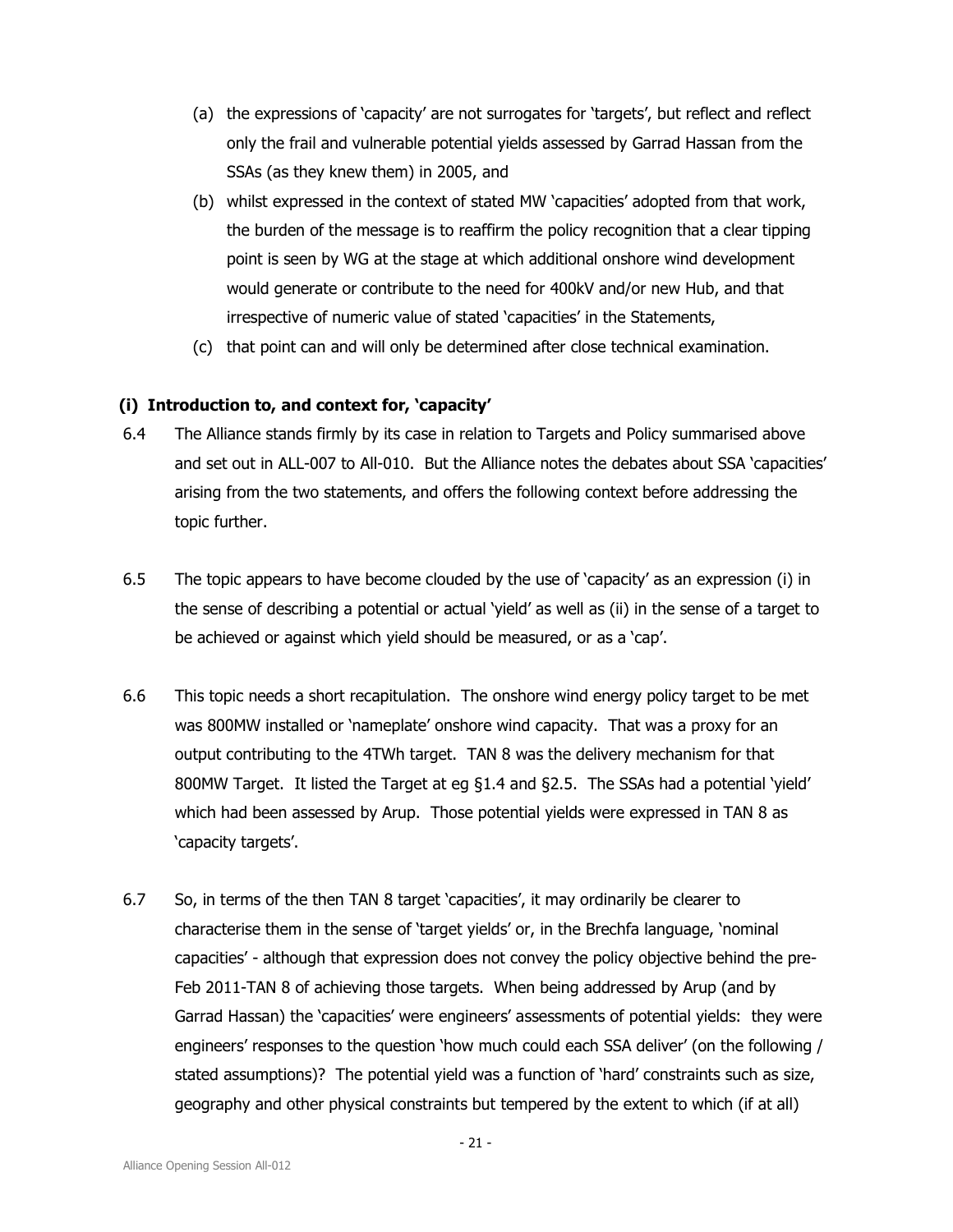'softer' environmental or other factors were brought to bear. They were (in Arup's language) an indication of the "electrical yield" which might be available from each SSA  $^{105}$ . In Garrad Hassan's language, their calculations revealed the "technical potential"<sup>106</sup> from the SSA boundaries from which they were working at the time.

6.8 In the context of the CPI and Welsh policy, and except in the context of

- (i) setting (or meeting) enumerated Welsh Targets and
- (ii) addressing the receiving capacity of grid networks,

an SSA's 'capacity' (as a potential electrical yield) has no further direct relevance. At heart of the difficulty has been WAG's decision to set Target capacities (meaning target yields) from specific areas with target capacities (yields) being enumerated in language suggesting 'ability to accommodate'.

- 6.9 The enumerated 'actual' or deliverable capacity in the sense of 'output' from any one or more proposals is thus directly relevant only to
	- (i) An assessment of predicted generation ('output') from any one or more sites,
	- (ii) Comparison of predicted generation ('output') against delivery of any enumerated energy policy Target, and
	- (iii) An assessment of
		- (a) the receiving capacity of existing grid infrastructure and/or
		- (b) what additional infrastructure, in grid capacity terms, would be required in order to receive some or all (and if so, how much) of the proposed additional capacity (ie 'output').
- 6.10 The Welsh Energy Policy benchmark was first drawn up by reference to electricity generated – ie, an 'output' expressed in TWh. When WAG moved from that to establishing Energy Policy Targets to be met from onshore windfarms it used turbines' rated 'nameplate' or installed capacity as a proxy for 'output' (taking load factors etc into account). Arup distils the essence  $107$ : in order to achieve a given output measured in TWh, the overall nameplate or installed capacity (MW) needs to be over 3 times greater - assuming a nominal 30% load factor. Taking all this into account Arup calculated that in order to meet the selected portion of the overall 4TWh (output) benchmark as a new Target which had

l <sup>105</sup> See eg Arup 2004 p87 §6.7 headed "Determining the potential energy yield from the strategic areas". [ALL-011C Tab 1.

<sup>&</sup>lt;sup>106</sup> GH 2005 pii, penult para.

<sup>107</sup> Arup 2004 p31 f/n 27. [ALL-011B Tab 1]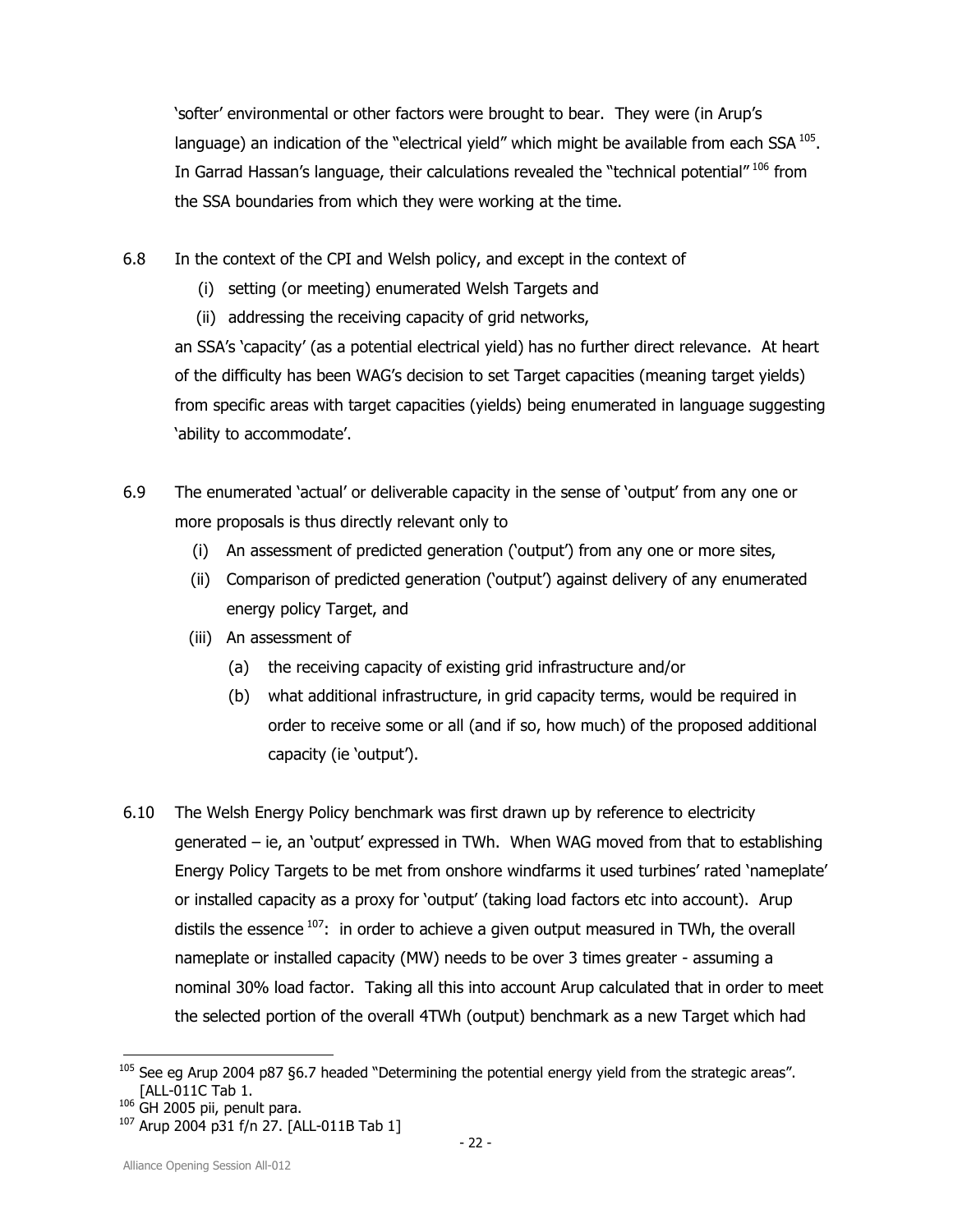been selected by WAG, an installed / nameplate capacity-to-generate of 800MW would be required in order to meet that enumerated onshore wind Target  $108$ . In that way the area of land required in order to meet the Target which had been given to Arup (expressed now in equivalent nameplate capacity) could be addressed. From that, Arup established the SSAs in order to accommodate the number of turbines which would add up to 800MW nameplate/installed.

- 6.11 At heart, the question posed by the WAG Target to the engineers was, "*would the SSAs* have the 'potential' to produce that output (expressed by proxy reference to nameplate generating capacity)?". Arup answered in the affirmative (on the basis of their brief which is considered and criticised elsewhere by the Alliance, but that is not the point here). And Garrad Hassan confirmed the position, albeit with different assumptions as to different constraints (again, on the basis of their brief considered and criticised elsewhere by the Alliance).
- 6.12 Since the abandonment of enumerated Welsh energy policy Targets, the function at 6.9(i) above (predicted output) is relevant only
	- (a) to UK overall renewable energy targets and
	- (b) to the Welsh 'aspiration' for onshore wind.

There is now no Welsh enumerated onshore wind energy target and so the function at 6.9(ii) (comparison against enumerated Welsh target to be met) is irrelevant in that context. In the context of examining environmental and socio-economic etc effects of the proposals and their associated grid connections at the CPI, the function at 6.9(iii) (nature and scale of required grid infrastructure) is directly and fundamentally relevant. But it is also directly relevant in the Welsh policy context relating to windfarms and grid issues.

6.13 The two Ministerial Statements<sup>109</sup> have a common theme of reciting WG's resistance to windfarm development if it would generate or contribute to a need for 400kV lines and/or a new Hub.

## (ii) Capacities in and after the 2008 Route Map for Wales

6.14 What is not always made entirely plain is that the WAG's "Renewable Energy Route Map for  $Wales''$  (Feb 2008)<sup>110</sup> ('RMW') was

<sup>1</sup>  $108$  Arup 2004 p43 §4.2. [ALL-011B Tab 1 and ALL-009 section 2.  $109$  ALL-011B Tabs  $\overline{8}$  and 9.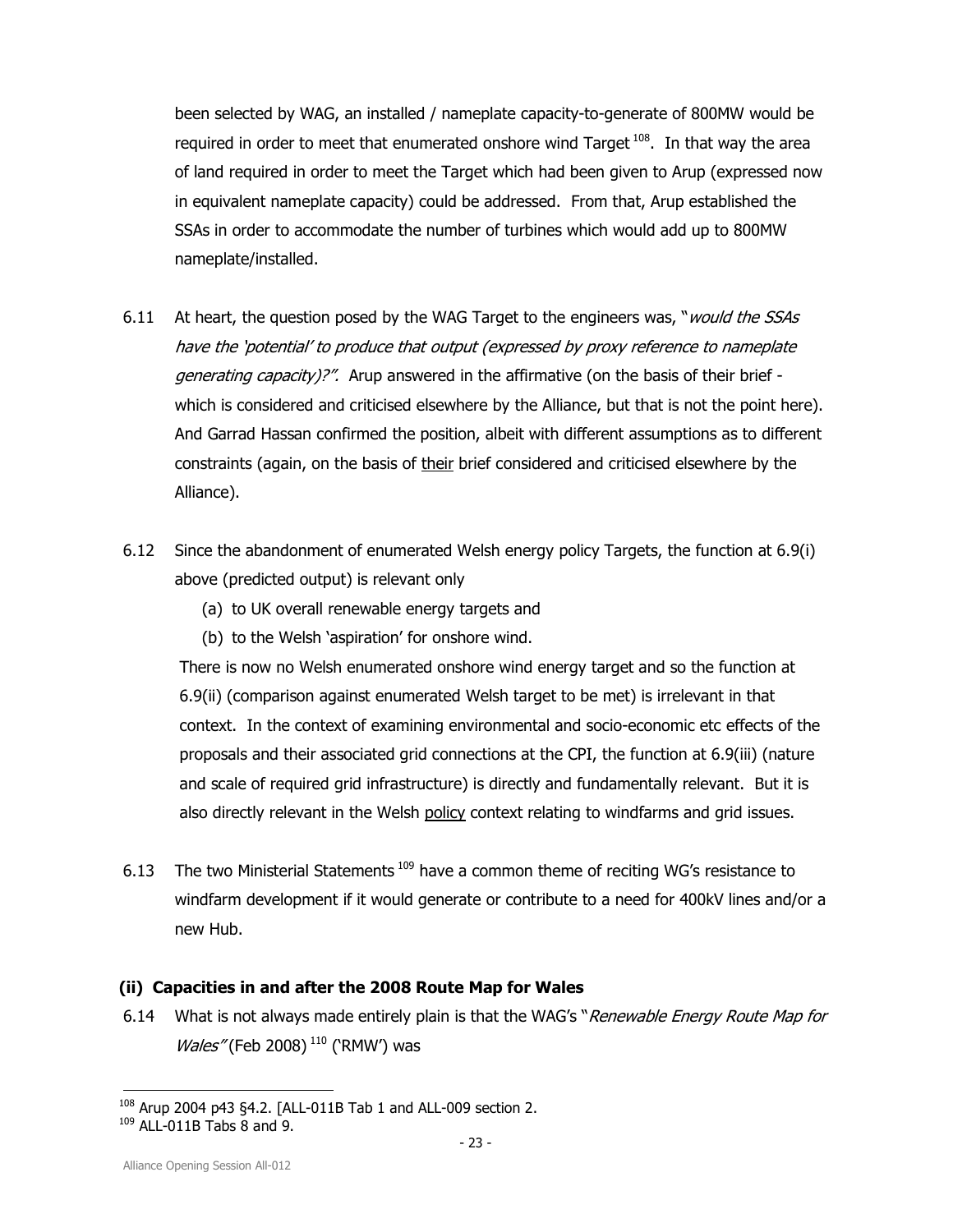- (i) a consultation document and, moreover
- (ii) offered at a time when WAG still had enumerated onshore wind Energy Policy Targets to be met (and the underlying concept firmly embedded in WAG's overall approach) but which later culminated in
- (iii) the LCREPS (March 2010)<sup>111</sup> which was pulled into PPW/4 (2011) with a clarification of language, to be the language of 'aspiration' towards 2GW.
- 6.15 But back to the RMW. It recited, by reference to a diagram at its Annex E,  $^{112}$  a 'potential' of 2·5GW from onshore wind (ie a potential yield or output - expressed by reference to nameplate generating capacity). The derivation of all elements of that figure is not made plain to Consultees. But it is cross-referenced at para 7.4 and para 7.17 and, by reference back to Annex E, it appears to be a summation of all existing, committed and outstanding applications for windfarms plus an element called 'Potential FCW'<sup>113</sup>. When printed at A4, the diagram seems to read at a scale of about 1:500, but just by eye it can be seen that the total of 2·5GW is made up of two components. The first is c.1700MW from a group called "Current MW in planning system". That comprised 4 categories recited as being: (a) pre-application (b) application lodged (c) consented and (d) operational (post 2005). The second component is from "*potential FCW contribution*" shown as being c.800MW. Together, these make up the 2·5GW (a later, more precise FCW figure of 743MW from within and outside the SSAs appears above, but the difference is not material here). The TAN 8 target is there represented as a separate entity at 1200MW, and played no part in the 2·5GW calculation or assessment of 'potential'.
- 6.16 It was noted that if all of this 2·5GW came forward, it would be 3 times the TAN 8 capacities (meaning target yield)<sup>114</sup> (suggesting that the TAN 8 target used was now being read as 800MW). With that much greater figure of 2·5GW in mind, Consultees were told that discussions were under way towards finding an 'optimum' means of connection with the Grid  $^{115}$ .

1

 $110$  ALL-011D Tab 6.

<sup>111</sup> ALL-011D Tab 8.

<sup>&</sup>lt;sup>112</sup> RMW p48 Annex E: 'Database of Potential Wind Farm Projects in TAN 8 Strategic Areas. [ALL-011D Tab 6] <sup>113</sup> RMW p24 §7.4. [ALL-011D Tab 6]

<sup>114</sup> RMW p26 §7.17. [ALL-011D Tab 6]

<sup>115</sup> RMW p36 §11.2. [ALL-011D Tab 6]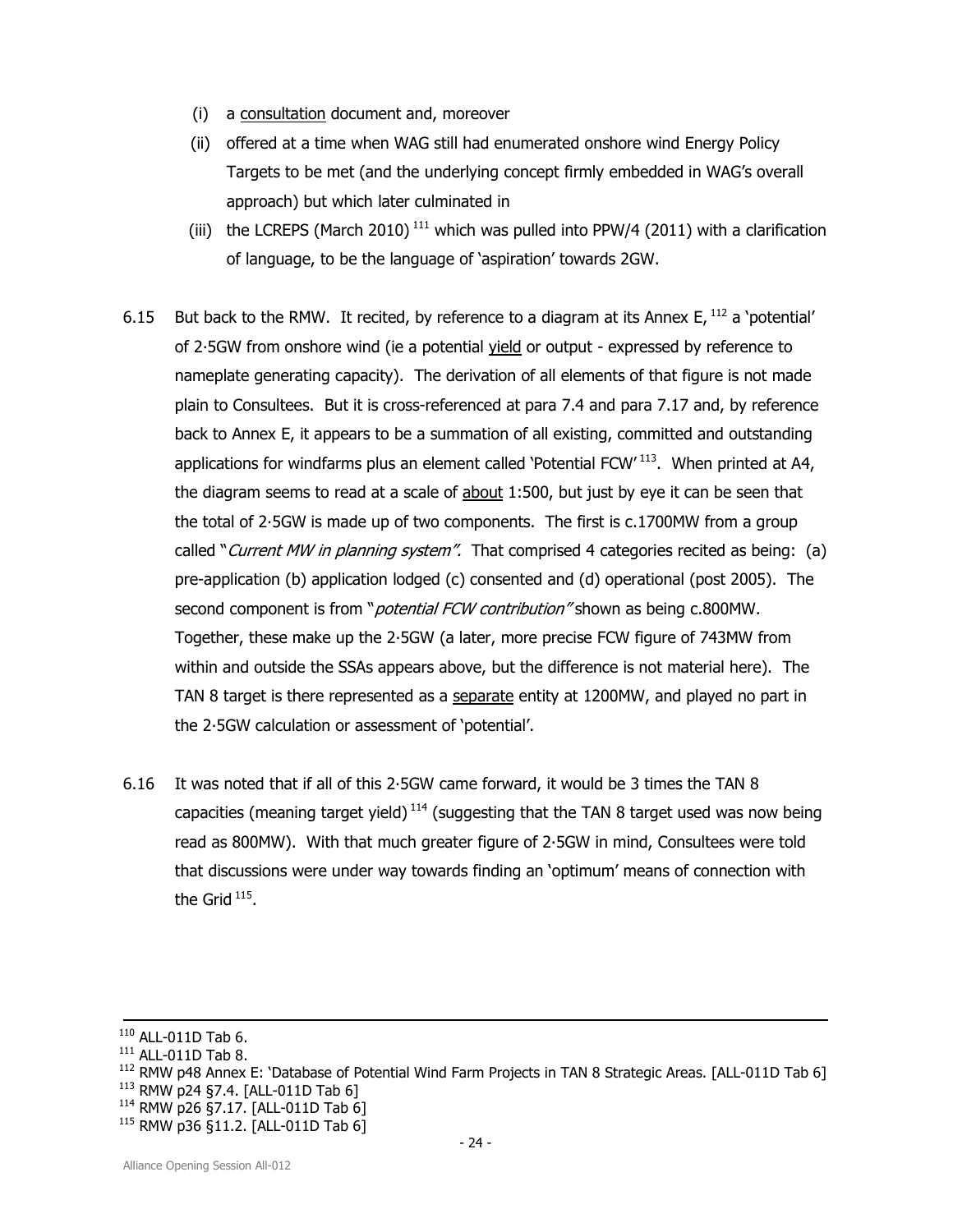6.17 Consultees were also told that the Arup Report (2004) was available for inspection on the WAG website  $116$  and that

> " ... The characteristics used to define the SSAs ... remain unchanged since 2005 ... ." 117

As ALL-009 shows  $^{118}$ , one of those characteristics - said still to be unchanged in 2008 -(and which was crucially fundamental to the inclusion of SSA B and SSA C in the first place) was the identification of the then proposed scheme for a 132kV pole and wire connection and integration with the existing LAN (and see Arup 2004 p64 Fig  $5.4$ )<sup>119</sup>. The RMW also floated the prospect of going beyond that and considering the potential benefits to mid Wales generally of having a 400kV connection  $^{120}$ .

6.18 What emerged from the RMW was "A Low Carbon Revolution - The [WAG] Energy Policy Statement" (LCREPS, 2010). It "*draws on the results*" of the consultation over RMW<sup>121</sup>. It does not take the 2·5GW figure forward. It recites instead Wales's renewable energy "*potential*" of 2GW at its Appendix 1, whilst also reflecting back on the TAN 8 Target set by TAN 8 at 4TWh by 2010 (7 TWh by 2020) at its Technical Annex  $4^{122}$ . At that stage, TAN 8 was 'as published' and carried familiar figures of 800 and 1200MW (distinguished from the higher Garrad Hassan figures so that there remained an element of discretion - it was said  $123$ ). LCREPS is silent on Grid, except by inference from its reference to TAN 8. It does not explain where the 'potential' 2GW comes from. There is a hint in LCREPS which is clearer with the hindsight offered by the Griffiths  $6<sup>th</sup>/7<sup>th</sup>$  July 2011 letter. LCREPS said that the 'aim' to achieve 4·5KWh/d/p (aka 2GW) was expected to be achieved by

> "optimising the use of the existing [SSAs] ... and keeping [TAN 8] under review in light of progress towards these targets ...  $^{\prime\prime}$   $^{124}$

Plainly, 'Targets' were still in the lexicon and culture, although the close juxtaposition with 'aim' might suggest that WAG was perhaps 'on the cusp' of moving away from Targets to be met. LCREPS did not 'review' or change the TAN 8 targets or target 'capacities'. It was

1

<sup>116</sup> RMW p26 §7.7. [ALL-011D Tab 6]

<sup>117</sup> RMW p34 §10.5. [ALL-011D Tab 6]

 $118$  ALL-009 section 5.

<sup>119</sup> Arup 2004 p64 Fig 5.4. [ALL011B Tab 1]

<sup>&</sup>lt;sup>120</sup> RMW p36 §11.3. [ALL-011D Tab 6]

<sup>&</sup>lt;sup>121</sup> LCREPS p11 penult para. [ALL-011D Tab 8]

<sup>&</sup>lt;sup>122</sup> LCREPS Technical Annex 4, foot of second page (not available via WG website, but included at ALL-011D Tab 8]

<sup>123</sup> TAN 8 §2.5. [ALL-011B Tab 6]

 $124$  LCREPS p14 at (b). [ALL-011D Tab 8]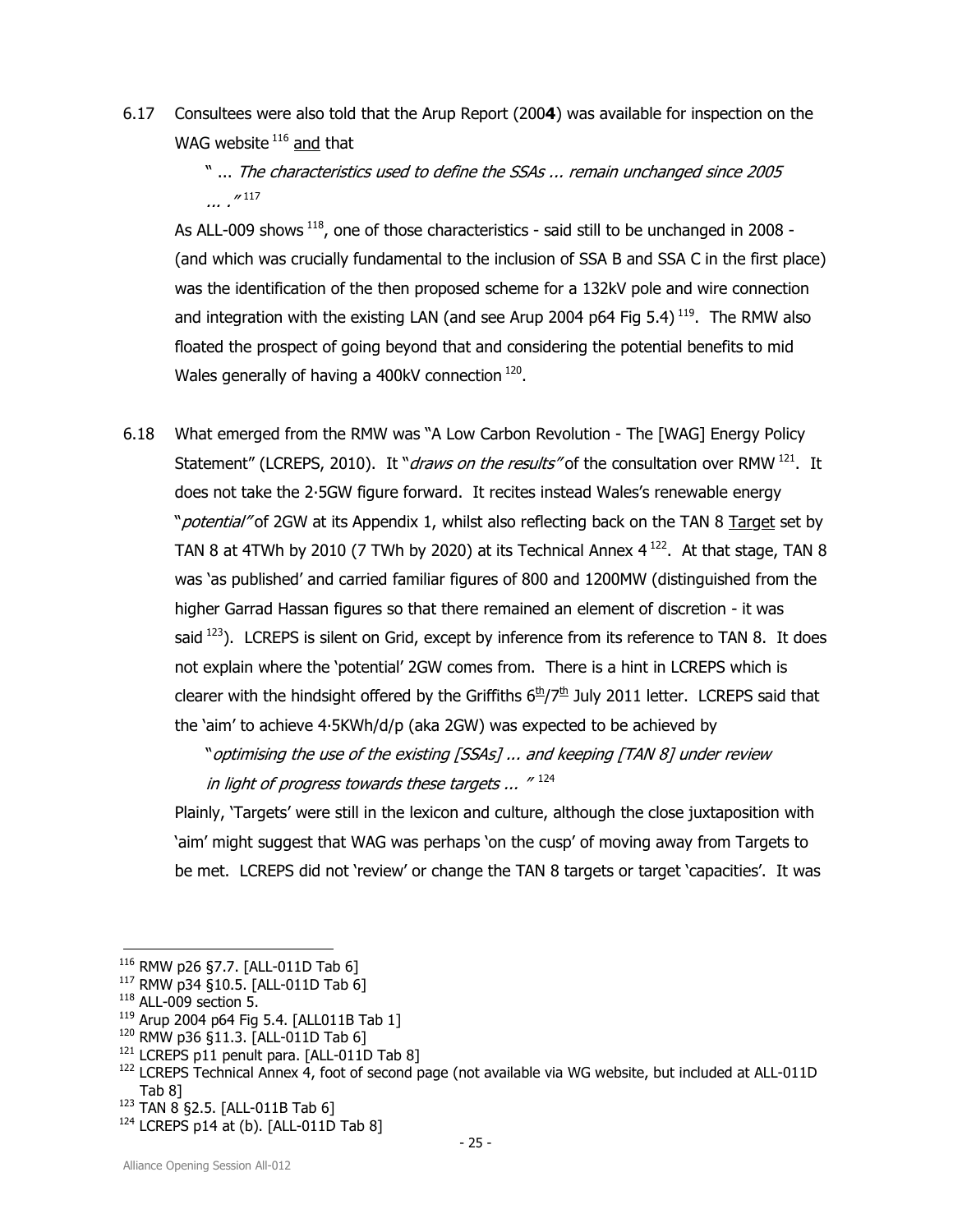otherwise silent on 'capacities' and 'targets' for SSAs - save that they were expected to be 'optimised' - what looks to the Alliance like a balancing exercise.

- 6.19 (As a paranthetic observation to ease understanding, it now appears from the 'Griffiths Letter' that this lesser figure of 2GW in LCREPS - as compared with the 2·5GW in RMW was established on a different basis entirely from that described in the RMW consultation. The 2GW is not a figure derived from anticipated yields from proposals in the pipeline plus FCW (shorthand), but seems to be based on the Garrad Hassan maximum 'capacities' (Griffiths) or "Technical Potential" (Garrad Hassan) of c.1700MW plus a miscellaneous contribution of 300MW<sup>125</sup>. That is to say, the assumption is carried within the 2GW 'potential' (which became 'aspiration') that the eventual yield reflects the maximum "Technical Potential" assessed by Garrad Hassan on the basis of their reported methodology.)
- 6.20 (As a second important paranthetic observation, the Alliance notes that the Garrad Hassan Report and Appendices had been with WAG from no later than April 2005. Unlike the position with the Arup (2004) Report, Consultees were not referred to it in the RMW (2008) and it was not available on the WAG website at that time. It was not referred to in LCREPS either and was not available when that was published (2010). The Alliance has been in correspondence with WG and has established that the Garrad Hassan Report was not published on the WG website until July 2011 when it was published (without appendices) "*in order to support"* (it is said) the  $6<sup>th</sup>/7<sup>th</sup>$  July 2011 Griffiths Letter. Even then (and still now) its Appendices are not available on the website: the Alliance has, however, been supplied with a copy by WG. They appear in the ALL-011 bundle<sup>126</sup> and attract comment in ALL-009<sup>127</sup>. (Copy correspondence can be supplied if required.))
- 6.21 But back to LCREPS (2010). It now appears that the 2GW 'potential' figure in LCREPS carries the assumption that the 'technical potential' identified by Garrad Hassan - on the maximum "Base Case + noise" parameters - is achieved. That potential was derived taking account only of the limited constraints described by Garrad Hassan. That 'potential' of 2GW must, therefore, be inherently vulnerable to the caveats expressed by GH. As Garrad Hassan expressed it in relation to their 'Base Case' - from which everything else was derived,

<sup>125</sup> ALL-011B Tab 9.

<sup>126</sup> At ALL-011C Tab 2.

 $127$  ALL-009 p10 §§6.3 - 6.4.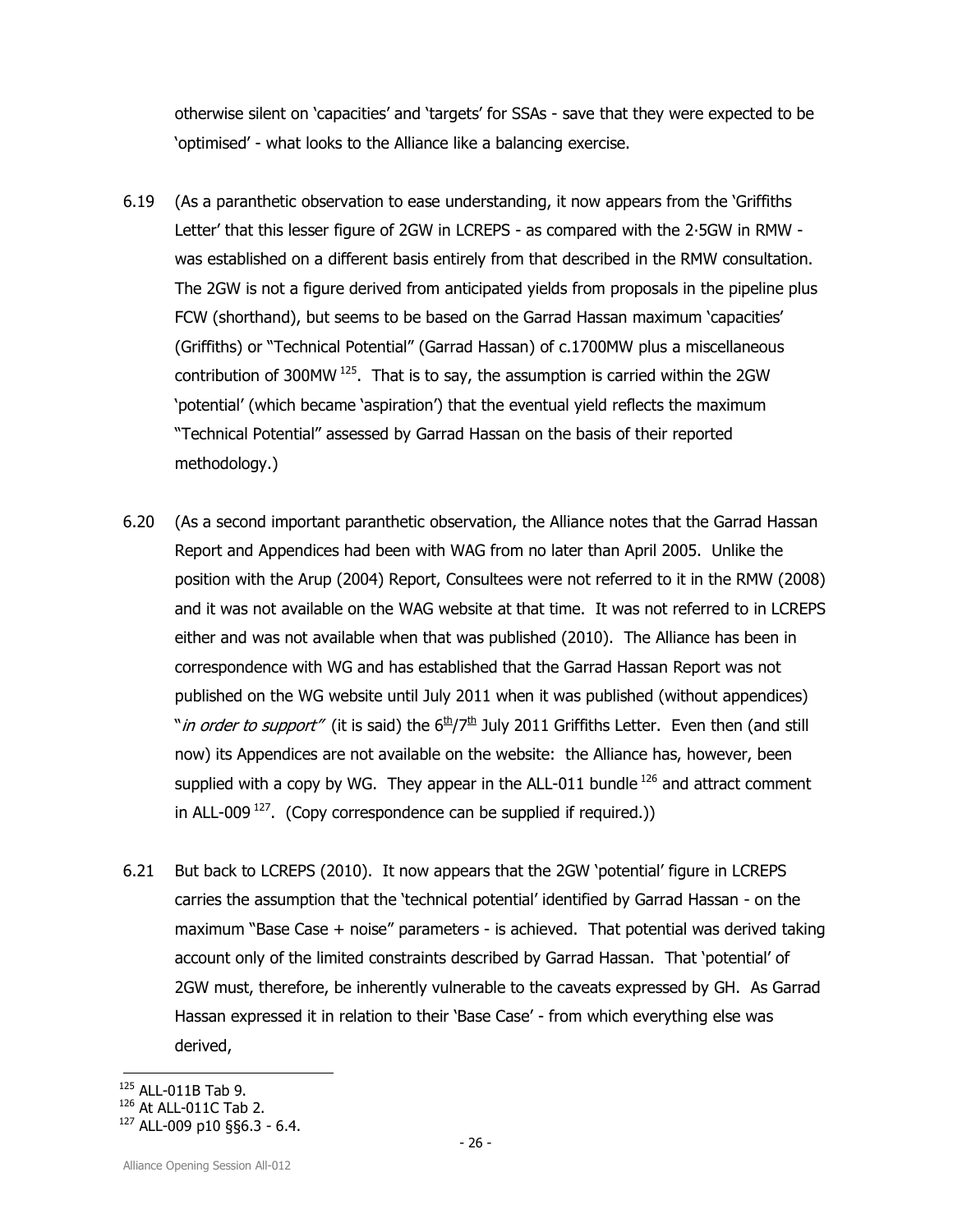" ... the purpose of this exercise is to elucidate theoretical upper limits to development ... "128

against which a limited number of additional constraints were applied so as to present the range of figures which they did. After first noting that

"Grid access ... is not part of this report. ... "  $^{129}$ and under the heading of "Ability of SSAs to meet targets", GH said

Identification of the SSAs was ... undertaken by others ... . The present technical appraisal of the SSA has also been undertaken in the absence of site measurements which will be required for actual development. Detailed site-based feasibility investigations would include planning-related issues such as visibility, intervisibiity, ornithology, ecology, hydrology, noise and other matters which would need to be considered within the formal [EIA] process. From a technical standpoint, site-based investigations would include on-site wind measurements, ground investigations and access studies for transport of components to site. The initial technical assessments of maximum capacity presented in this report will be revised downwards through the course of these investigations. No allowance for such reduction has been included.

- 6.22 Plainly GH expected that the actual yields from the 'technical potential' was likely to be considerably less than the 'raw' theoretical potential calculated – and were expressly drawn up with no reference to grid connection issues at all. Garrad Hassan had, actually set out a range of figures of maximum 'technical potential' for the SSA boundaries they were using, depending on the constraints applied  $130$ . "Base case + noise" was the second highest in that range.
- 6.23 It is equally plain that the aim or target in LCREPS (and which later became formally expressed as WG's 'aspiration' of 2GW in PPW/4 (2011)<sup>131</sup>) was, to the extent that it was based on the GH figures as to c.1700GW, an aspiration which, at its lowest, was and was recognised to be vulnerable and precarious. Any shortfall against a total of 2GW onshore wind may or may not come from elsewhere, but the aspirant figure of 2GW was drawn full in the expectation that the SSAs as assessed by Garrad Hassan were unlikely to provide 1700MW. The Garrad Hassan 'technical potential' of 1700MW - as assessed by GH

<sup>128</sup> Garrad Hassan (2005) p6 §2.2.1. [ALL-011C Tab 2]

<sup>129</sup> Garrad Hassan (2005) p1 §1.1. [ALL-011C Tab 2]

<sup>&</sup>lt;sup>130</sup> See eg summary tables at Garrad Hassan (2005) p pp16 and 17. [ALL-011C Tab 2]

<sup>&</sup>lt;sup>131</sup> PPW/4 p172 §12.8.13, PPW/5 p170 §12.8.13. [ALL-011A Tabs 5 and 6]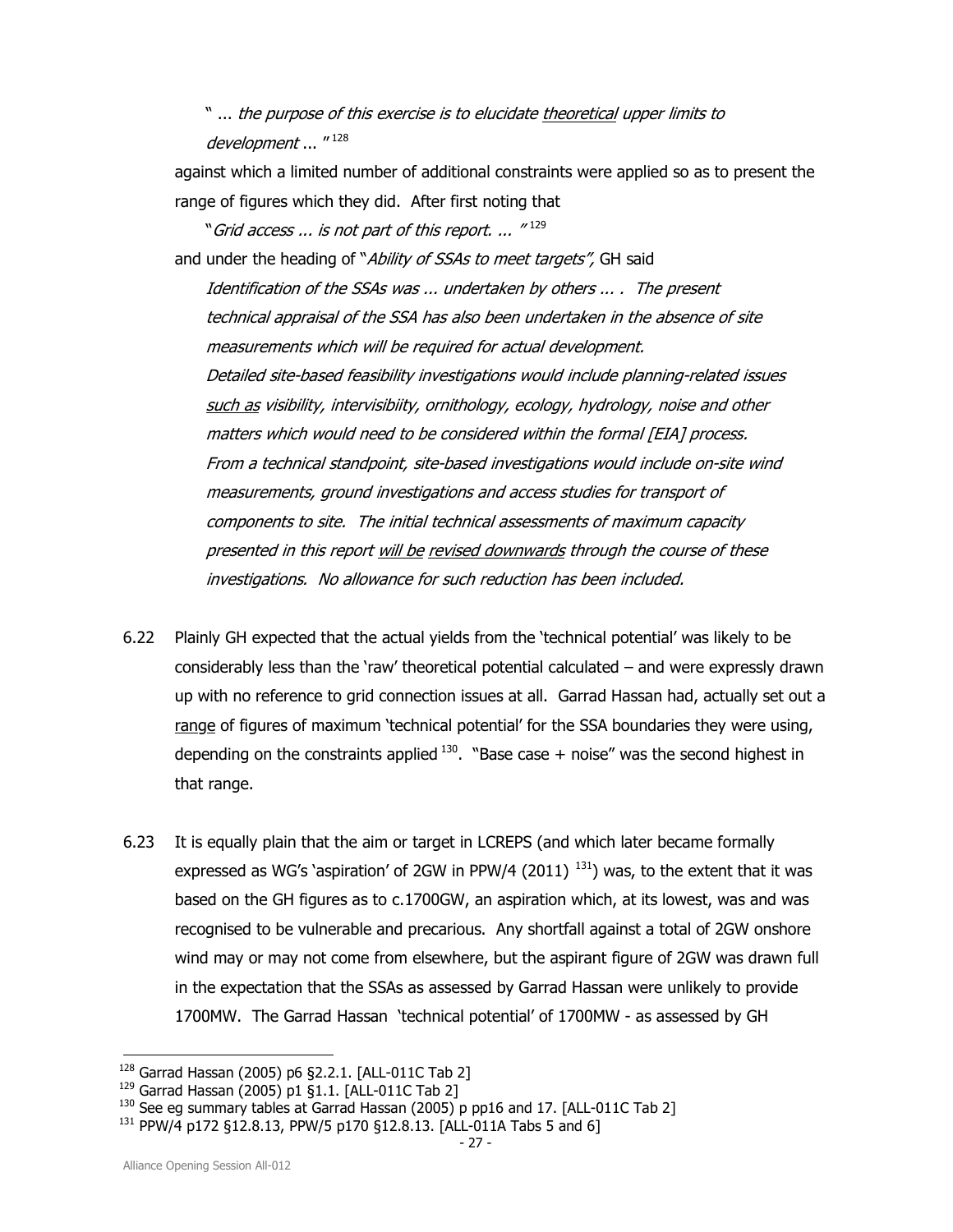according to their parameters - could only be achieved if all the decision-makers seised of all relevant applications left at least the following factors listed by GH out of account:

- (i) visibility,
- (ii) intervisibiity,
- (iii) ornithology,
- (iv) ecology,
- (v) hydrology,
- (vi) noise and

(vii) any and all other matters which would be considered within EIA processes. The decision-makers would also have to ignore (if not already ignored)

- (viii) any and all transport or highways issues and effects and
- (ix) approve whatever grid connections were needed irrespective of any environmental effects.

And we could add to the list that

- (x) they would all need to ignore any and all socio-economic effects (if not already ignored) and
- (xi) they would also all need to be indifferent to forestry constraints (and their implications) - which had led to different and lower 'technical potentials' expressed in GH's work.
- 6.24 The Alliance confidently expects that no decision-maker would approach matters in that way, and equally confidently concludes that that WG must have recognised that the 2GW 'aspiration' was bound to be disappointed to some extent – and the extent of that disappointment would inevitably depend on the operation of the 'softer' environmental and other constraints flagged by Garrad Hassan (and any other relevant factors which had not been flagged by Garrad Hassan - it did not purport to be an exhaustive list). One important factor could, of course, be the implications of and from grid connections: WG plainly sees that as a potentially limiting factor.
- 6.25 There is of course, no reason why, in principle, any one or more of those factors might not reduce the ultimate yield not only below the Garrad Hassan 'potential', but also below the figures previously described as TAN 8 'target capacities': but there is now no WG energy policy Target to be met which weighs in the equation – still less any which would allow omitted considerations to be left out of account without first even considering them.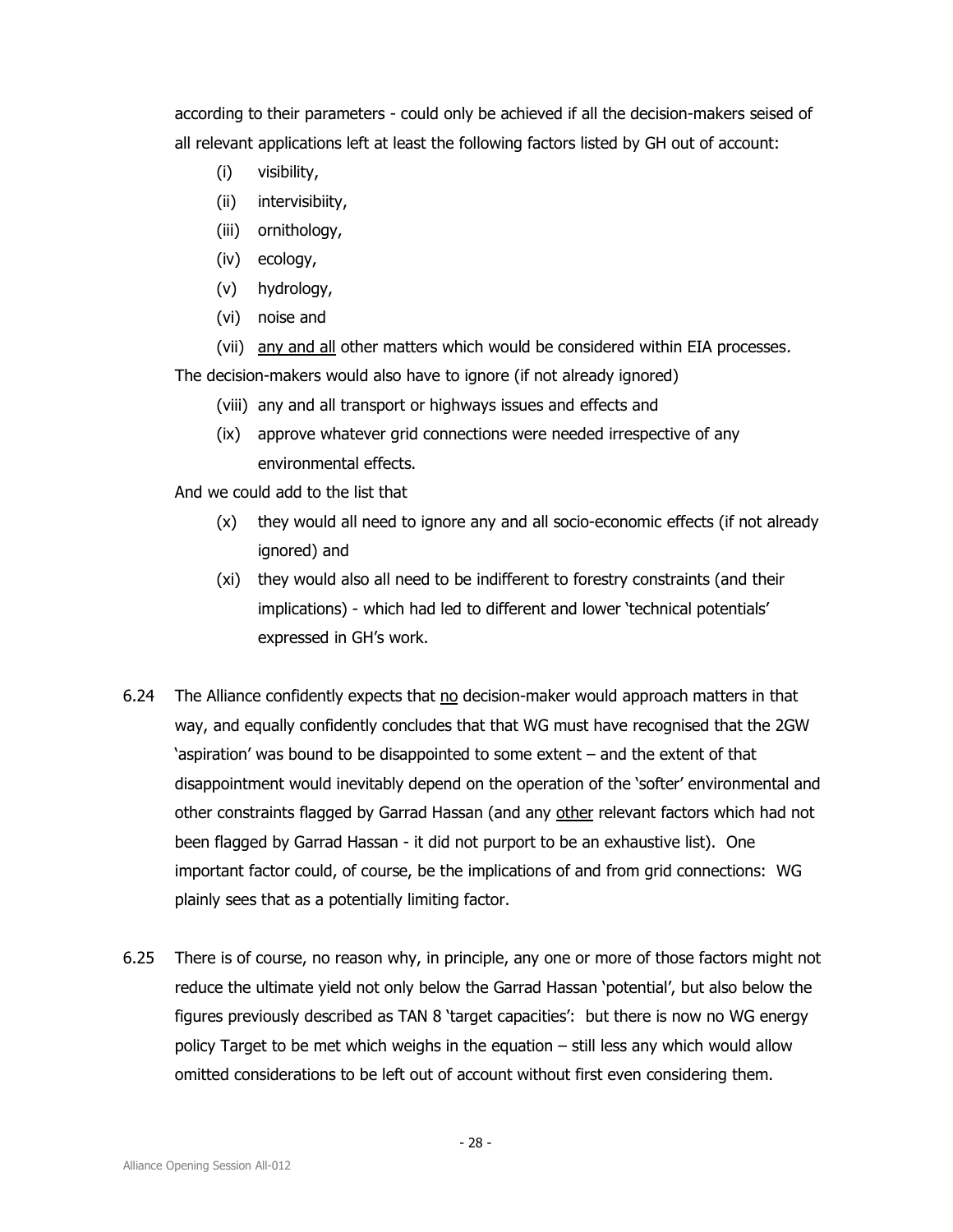- 6.26 It is plain that the 1700MW is not now, and never has been, expressed as being a Target to be met from SSAs - still less in relation to any specific contribution from any one or more of them. It seems that the 1700MW led to the aspirant figure in LCREPS at a time when Targets to be met were possibly on the way out but not yet formally abandoned. In 2010 WG may or may not have contemplated that the GH 'technical potential' would be expressed as Targets to be met, but in the end they were not so expressed - and were not foreshadowed as such in any consultation. (For the sake of the 'myth/fact' aspect, the GH 1700MW is derived, by their calculation, from 833 turbines: the SSAs would become windfarms.)
- 6.27 But the important point is that, contrary to NRW's apparent view (and possibly others' besides), closer analysis shows that the 'Griffiths figures' are not targets to be met. They restate the GH 'technical potential' which had been calculated after leaving that long list of factors out of the equation. Even if those figures had been expressed as targets to be met for any one or more SSAs, they would immediately have been written off as irrational for that reason. Neither those 'Griffiths' figures - nor any other figures - are energy policy targets to be met from any one or more SSAs. There are none, and they are not. The only relevant capacity (if capacity is the right word) is the environmental/socio-economic capacity for each windfarm and its associated infrastructure - untramelled by TAN 8 and its tainted legacy.
- 6.28 There is now, and never has been, any enumerated Welsh energy policy Target (or any other policy) which could provide any policy justification for suppressing or overriding the factors left out of account by Garrad Hassan – still less one which could do so without at least considering those omitted factors. And the Garrad Hassan figures were addressed without any reference at all to grid issues. The overall 'capacity' figure (Griffiths) and any component figure for each SSA must also, therefore, be susceptible to yielding to gridrelated aspects as well as any other factors – without any enumerated Welsh onshore wind policy Target constraining the weight given to those factors in any overall balance. Indeed, those factors may (as even TAN 8 accepted) mean that the TAN 8 Target capacity for any one or more SSAs might not be achieved.
- 6.29 WAG knew all of this when drawing the aspirant figure (which drew so heavily from Garrad Hassan's 'technical potential' work) into PPW/4 (and thence as WG into PPW/5), and before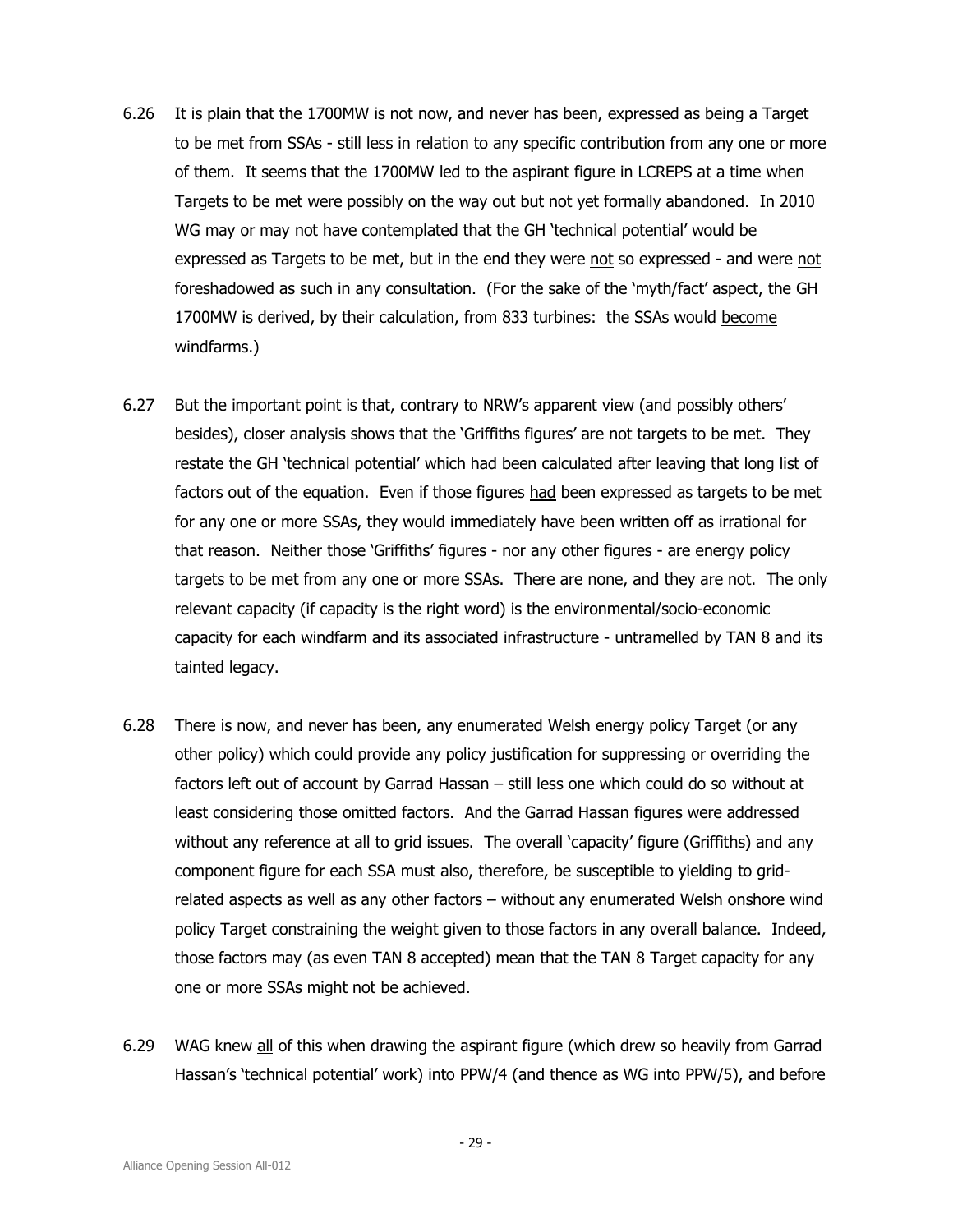publishing the two Ministerial Statements in June/July 2011. They did, after all, have the Garrad Hassan Report (and Appendices).

- 6.30 So, when in June/July 2011 the two Ministers gave their public messages about 'capacities' and the grid, they did so
	- (i) in the context of enumerated Energy Policy Targets to be met having been abandoned, and
	- (ii) the TAN 8 expectation as to potential grid connections still being of the general type and scale reflected in TAN 8 Annex C (see RMW, above), and
	- (iii) in the knowledge that the recently expressed aspirational figure of 2GW was, as to c.1700MW from SSAs, vulnerable at least to the factors recited above, and even then achievable only if
	- (iv) the flexibility as to location within each SSA referred to in the (deleted) para 2.5 of TAN 8 was removed.

Mr Griffiths's expression of commitment to meeting the 'potential' is, at its highest, a commitment to a potential known to be precarious, fragile and frail. He (or his Department) must be taken to have known that, and to have known that achieving that 'technical potential' as assessed by Garrad Hassan could only be set as a specific objective if other important (omitted) considerations were overriden or set aside. Doubtless that is why the Griffiths figures are not offered as a target of any sort. They restate what had been known since 2005 - nothing more, it might be said. And, although striving towards 1700MW would take away the flexibility referred to at TAN 8 §2.5 before it was deleted, that may have prompted WG to conclude that no SEA was necessary for a 2GW aspiration drawn into PPW/4 and PPW/5.

- 6.31 That precarious fragility and vulnerability of the LCREPS and now PPW 'aspiration' was wellknown to WAG (and WG) and to those who had been able to read the Garrad Hassan report. Its main text (although not its Appendices) was put up onto the WG website for the first time at about this time - and with the objective of "*supporting*" the Griffiths Letter.
- 6.32 The Alliance accepts that in the 'pre-Feb 2011-TAN 8 world' there might have come a time when a tension could have arisen between
	- (i) meeting the full complement of Welsh energy policy Target to be met and
	- (ii) the TAN 8 Annex C expectations as to nature and scale of grid connections together with a claim that

- 30 -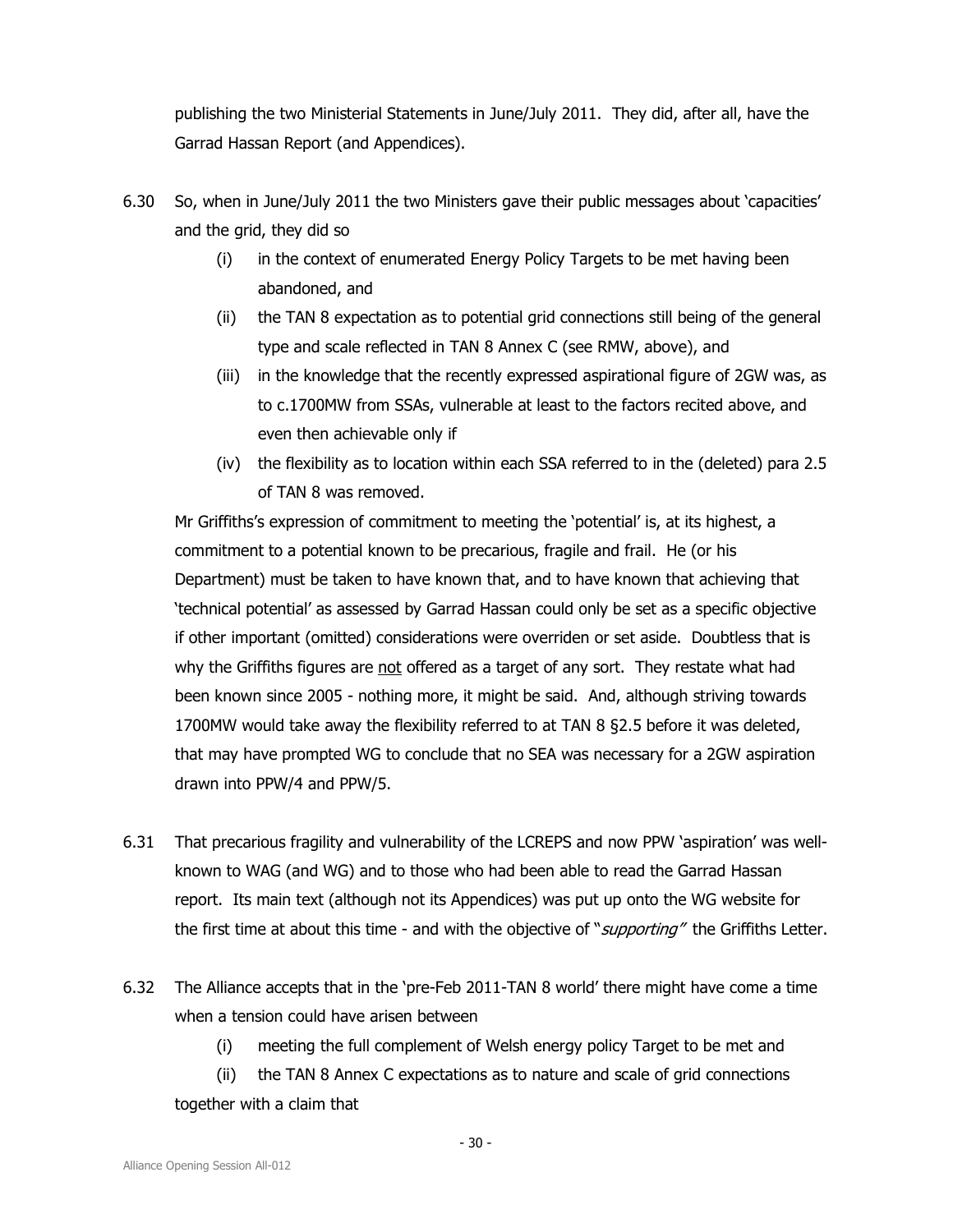(iii) in order to deliver that policy target to be met 400kV lines and Hub would be required and just have to be accepted as a consequence of meeting enumerated policy Targets to be met.

Meeting the TAN 8 Target, it might have been said, should 'trump' the expectation as to appropriate scale and character of grid connection recited in TAN 8 (and carried forward in RMW). But whether such a view would or would not have prevailed prior to Feb 2011, it has no relevance today.

- 6.33 But one constant theme runs throughout this history. The message of TAN 8 Annex C carries through to the RMW and to the two Ministerial Statements. The policy support for onshore wind in Mid Wales was (and remains) predicated on any new grid infrastructure being of a scale and nature which does not call for or contribute to the call for new 400kV / Hub infrastructure. That tipping point may be above or below any PPW 'aspirational' figure - or even any TAN 8 Target figure. Where it lies must await technical evaluation.
- 6.34 The Alliance case overall is that any element of Welsh Policy which is referable back to enumerated onshore energy policy targets has no weight, but this element is independent of enumerated target (or even of aspiration). It is a measure of what WG sees as the tipping point for its support for onshore wind whether reached pursuant to its own or pursuant to other UK policies. And even when Targets were Targets, WAG plainly recognised that such a tipping point might be reached before the Target for any given SSA was met: even in those days when the TAN 8 Targets were extant. They were expressed to be neither maxima nor minima for any given SSA and might be limited by the environmental effects of grid connections (or any other consideration for that matter). But WG plainly attaches great importance to grid issues as a limiting factor – at whatever level of MW or of TWh or of kW/d/p that may prove to be. WG has made it plain that in its policy terms, onshore wind development should be limited in scale to that which would not generate or contribute to a need for connections by 400kV overhead lines and/or a new Hub in mid-Wales, and 'aspiration' would certainly be expected to have to yield to that.
- 6.35 That is the prime message from the two Ministerial Statements<sup>132</sup>. After all, the Garrad Hassan assessments of 'technical potential' on which PPW/4 and PPW/5 rely have always

l <sup>132</sup> The Alliance makes no observations in this regard relating to the WG letter of 21.01.2013 listed as CON-001-002: it has already noted that it may be a little under-instructed in relation to the interpretation of TAN 8, the SSA boundaries themselves and to Garrad Hassan's involvement in their selection (ALL-009 section 11). Despite the fact that Ministerial advice may stem from the same department, the Alliance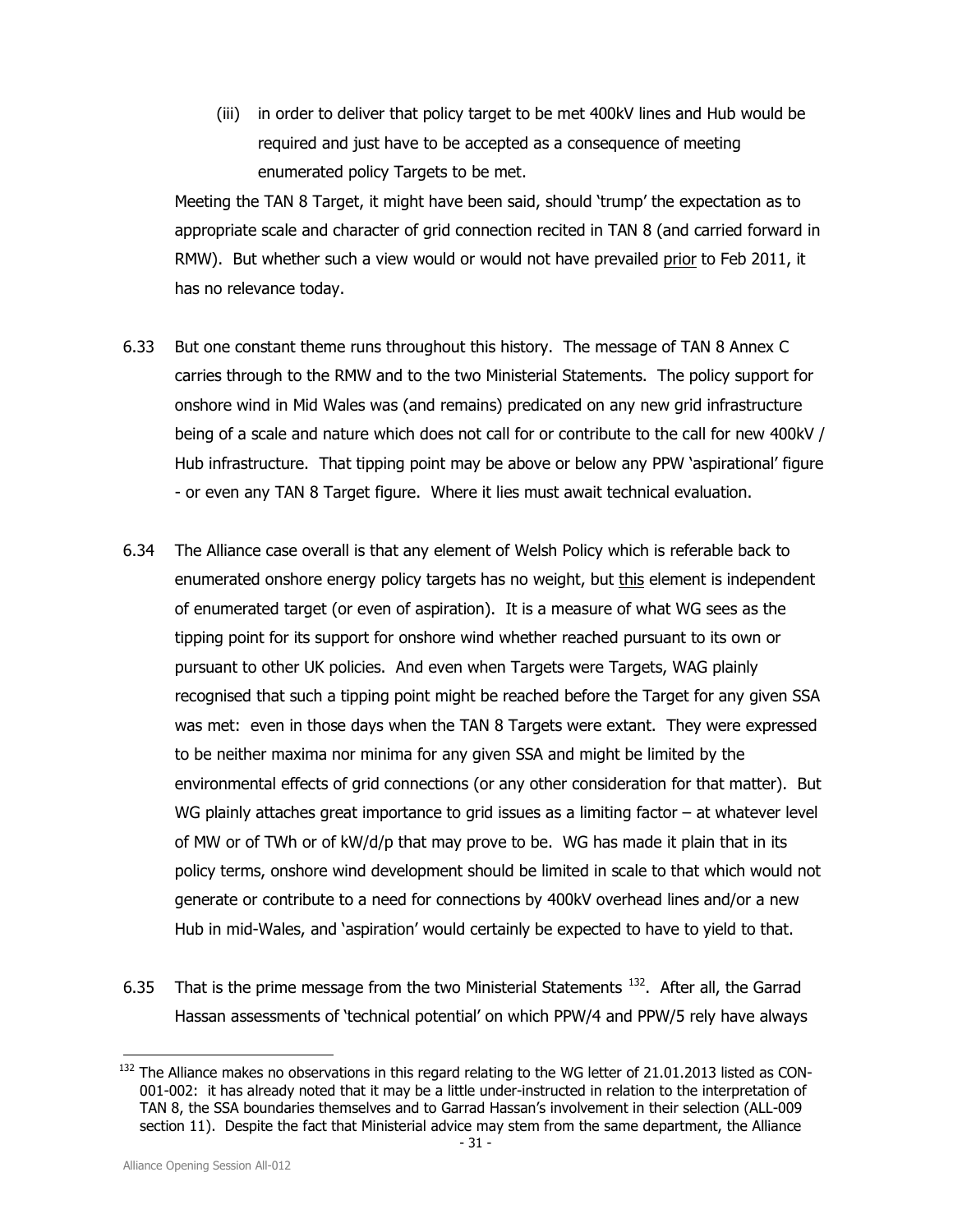been there: they reflect the laws of physics (and assumptions) which applied when they were created.

- 6.36 The Alliance asks, rhetorically, what possible relevance or purpose can there be in expressing the 'new' 'capacities' stated in the Griffiths Letter if there is no Target to be met? Absolutely, none. The figures are (apart from giving a clue to the source of the 2GW 'potential') entirely ornamental. They are expressed (and can only be expressed) only "for ease of reference" because the public had not seen the Garrad Hassan Report before (hence its publication to the web at about that time). The central message is the 'tipping point' for grid.
- 6.37 The real question, in policy terms under this heading, is where does the grid limitation bite, and in decision-making terms, what are the relevant material considerations for each application without any pressure from meeting a Welsh onshore wind Energy Policy Target to be met?

## PCC's IDCG

- 7.1 The Inspector has asked that parties should address the IDCG published by PCC (ID/8A §5.0 bullet 3).
- 7.2 The headline point from the Alliance's perspective is that this falls full-square within that category of guidance which the Alliance says should have no weight. It is amongst that category which is plainly referable back to TAN 8 being a delivery mechanism for delivering enumerated onshore wind Energy Policy Targets<sup>133</sup>. TAN 8 was tainted and the Targets have, in any case, now gone. Moreover, neither it nor its 'parent' TAN 8 has been subjected to any SEA processes. A different shape or size, perhaps, but still footprints from the tainted TAN 8.
- 7.3 Arup's 2008 Refinement Study which led to the IDCG was expressly linked back to and to be read together with an earlier 2006 study: "To understand the full context of this review, this [2008] report should be read in conjunction with [the 2006 report]."  $^{\rm 134}$

l perceives the two Ministerial Statements to be likely to be a more secure source of WG's position on this topic than this letter.

<sup>133</sup> ALL-008 p2 §1.2(iv).

<sup>134</sup> Arup 2008 p2 §1.3. [ALL-011C Tab 4]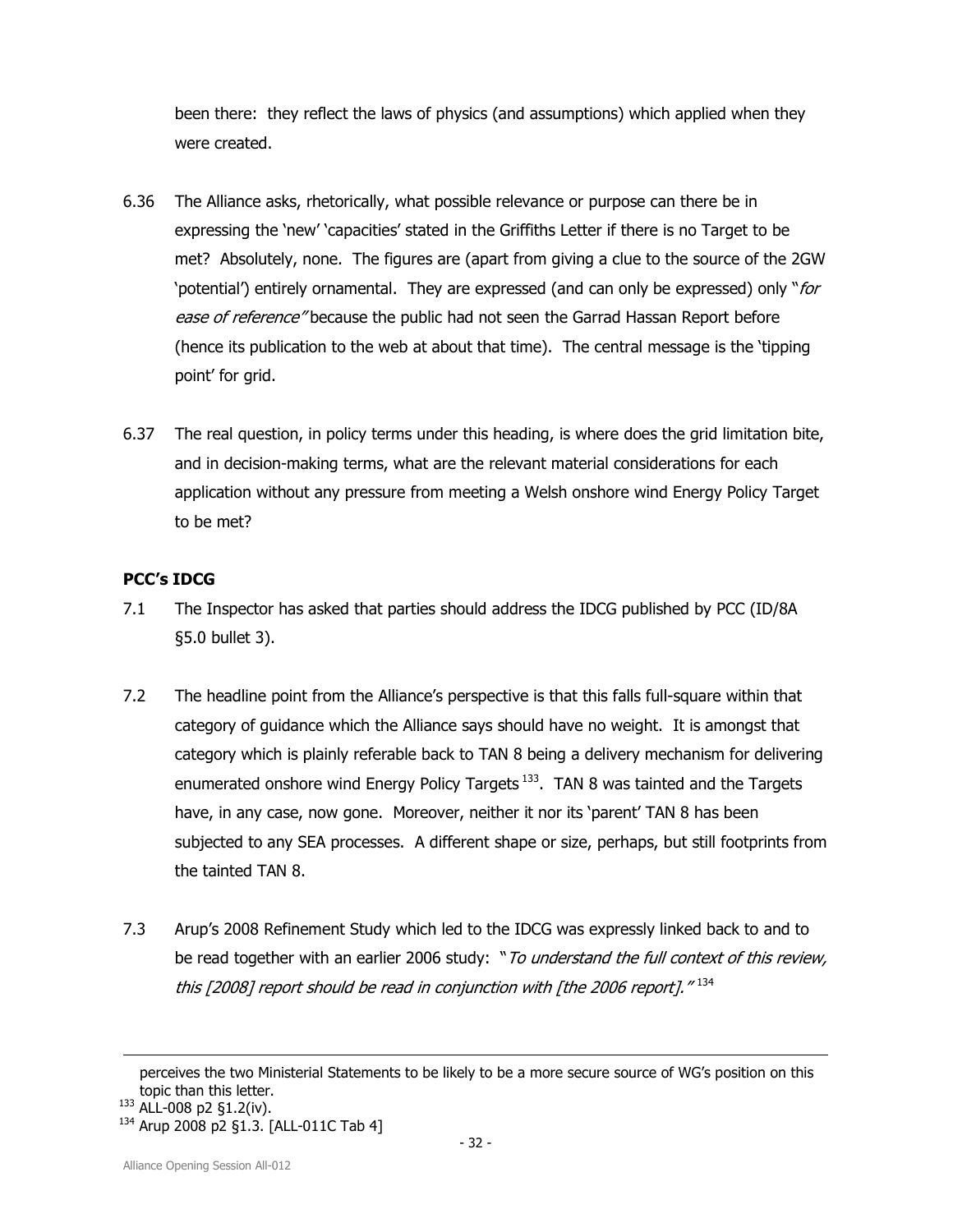- 7.4 That 2006 study also tells the reader that consultation which informed it was limited to discussions within PCC<sup>135</sup> as well as setting out factors which were entirely omitted from consideration. These are clearly set out at ALL-009 and not repeated here except to flag a few of the omissions: no consultation with statutory and similar bodies, no consideration of highways, of access, of hydrology or of grid matters  $^{136}$ .
- 7.5 Arup also drew heavily from the 'implicit' assumptions inherent in meeting enumerated Targets in SSAs. But they went further even than previously - by adding another 'implicit objective' of SSAs. There is no convenient way of summarising the following extract from the 2006 Report (with original formatting, footnote references omitted, and one added - in bold, emphasis added by underlining):

"Guidance on the assessment on the landscape and visual effects of individual wind farm proposals is well established via the Guidelines for Landscape and Visual Impact Assessment ( $GUIA)^{16}$  and more recent specific quidance on the visual analysis aspects.<sup>17</sup> There is also emerging guidance on the cumulative landscape and visual assessment of a series of wind farm proposals. $^{18}$  However the cumulative landscape and visual assessment guidance is based on the premise of a dispersal approach to the planning of wind farm developments, not the concentration approach advocated within TAN 8. TAN 8 para. 8.4 [ie of Annex D] indicates that "within and immediately adjacent to the Strategic Search Areas, the implicit [landscape and visual]<sup>137</sup> objective is accept landscape change i.e. a significant change in landscape character from wind turbine development".

The TAN 8 Annex D studies therefore require a modified approach to addressing the landscape and visual impacts. The approach adopted is to determine the relative visual and landscape performance of the various zones/sub-areas within and adjacent to the SSA, but as a comparison to the existing situation. Put simply, the presence of an existing wind farm within or on the margins of an SSA should not prejudice the further development of that SSA. Indeed, the parts of the SSA that should perform well in visual terms (in particular) are those which are already heavily influenced by existing wind farms, otherwise the concentration approach advocated by TAN 8 falls down."<sup>138</sup>

- $137$  This phrase is inserted by Arup.
- $138$  Arup 2006 p30 §4.1.  $[CD **]$

 $135$  Arup 2006 p1 last para.

 $136$  See ALL-009 p16 et seq.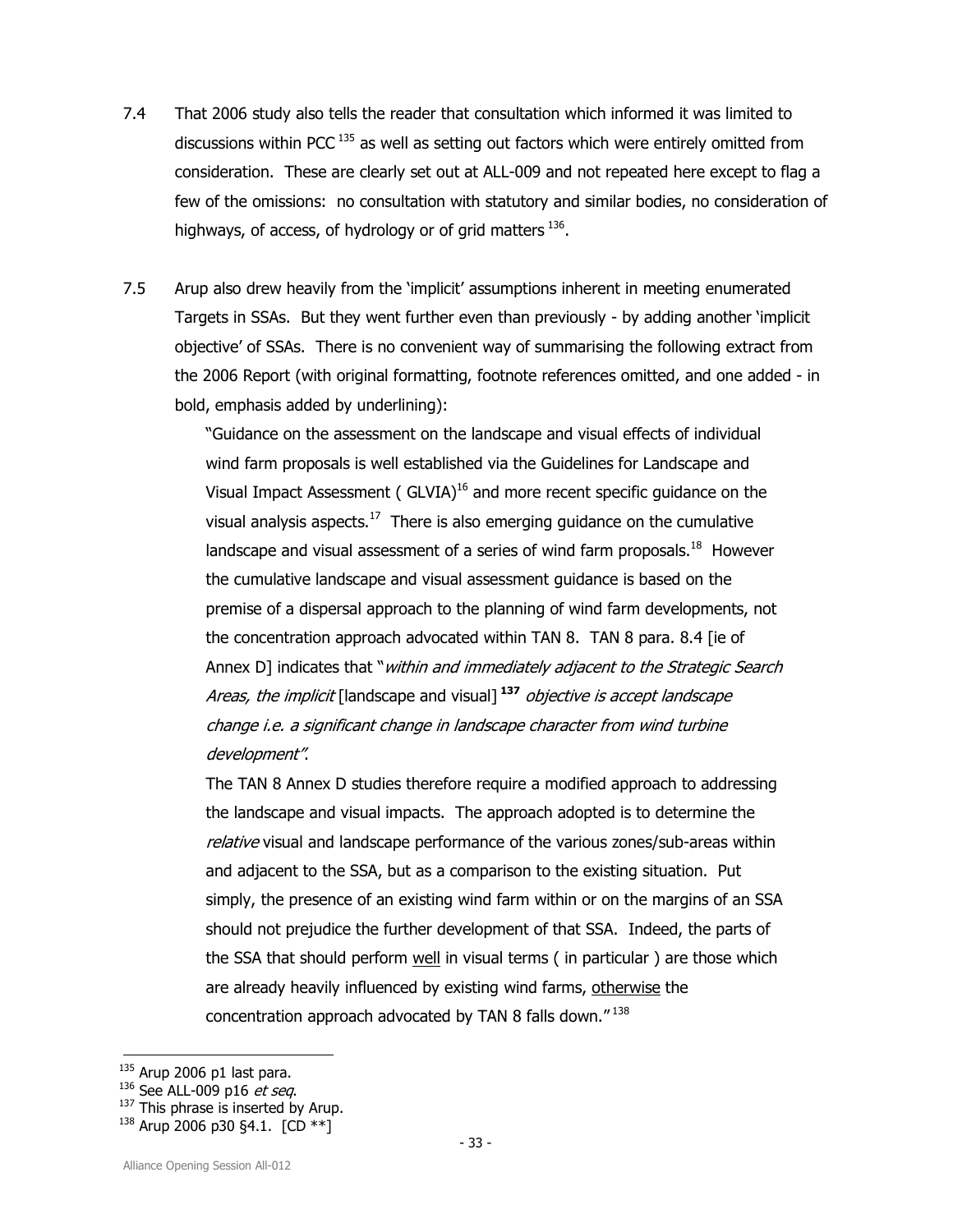- 7.6 There could hardly be any plainer exposition of the hideously distorting effect of giving effect to (i) enumerated onshore wind Energy Policy Targets (ii) to be met (iii) in SSAs: an effect which was required only in order to meet Welsh enumerated onshore wind energy policy Targets to be met  $139$ . But not only is the passage from TAN 8 which did not appear in any consultation draft repeated (as so often by proponents of windfarms), but Arup adds yet another 'implicit objective'.
- 7.7 That message (and the limitations from the 2006 inputs) was taken forward to the 2008 report and built upon in the new brief:

The new local refinement exercise was to follow the principles as set out below:

- It was to comply as far as possible with the guidance contained within TAN 8 Annex D
- It was not to serve to 'cap' development levels at the TAN 8 indicative capacities (in MW) for each SSA where the data indicated that greater levels of development might be possible i.e. the outcomes were to be driven by the landscape capacity of the area, within the context of an overall national policy objective to allow landscape change.  $^{140}$
- 7.8 And the conclusion from the 2008 Report? Responding to its brief, Arup reported that it could fit some 3 to 4 times the TAN 8 'capacities' into RSSA B and RSSA C (290MW raised to c.800MW (nearly twice the Garrad Hassan figure) and 70MW raised to c.345MW (nearly 4 times the GH figure). Arup added that:

It should be noted that these maximum capacities are based on developing the entire area within the revised SSA boundaries and would lead to significant cumulative effects in and around the SSA boundaries as well as the landscape change envisaged by TAN 8.

In accordance with the aspirations of TAN 8, it is recommended that these refined SSA B and C boundaries, rather than the published TAN 8 boundaries, form the basis for policy and plan-making within Powys County Council.<sup>141</sup>

The Report could also have added, to save cross-reference back to the 2006 Report, that it took no account of grid connection aspects or impacts, left highways constraints and access

l <sup>139</sup> See eg ALL-010 p14 §2.13.

<sup>140</sup> Arup 2008 p1 §1.2 [ALL-011C Tab 4]

<sup>141</sup> Arup 2008 p36 §3.1. [ALL-011B Tab 4]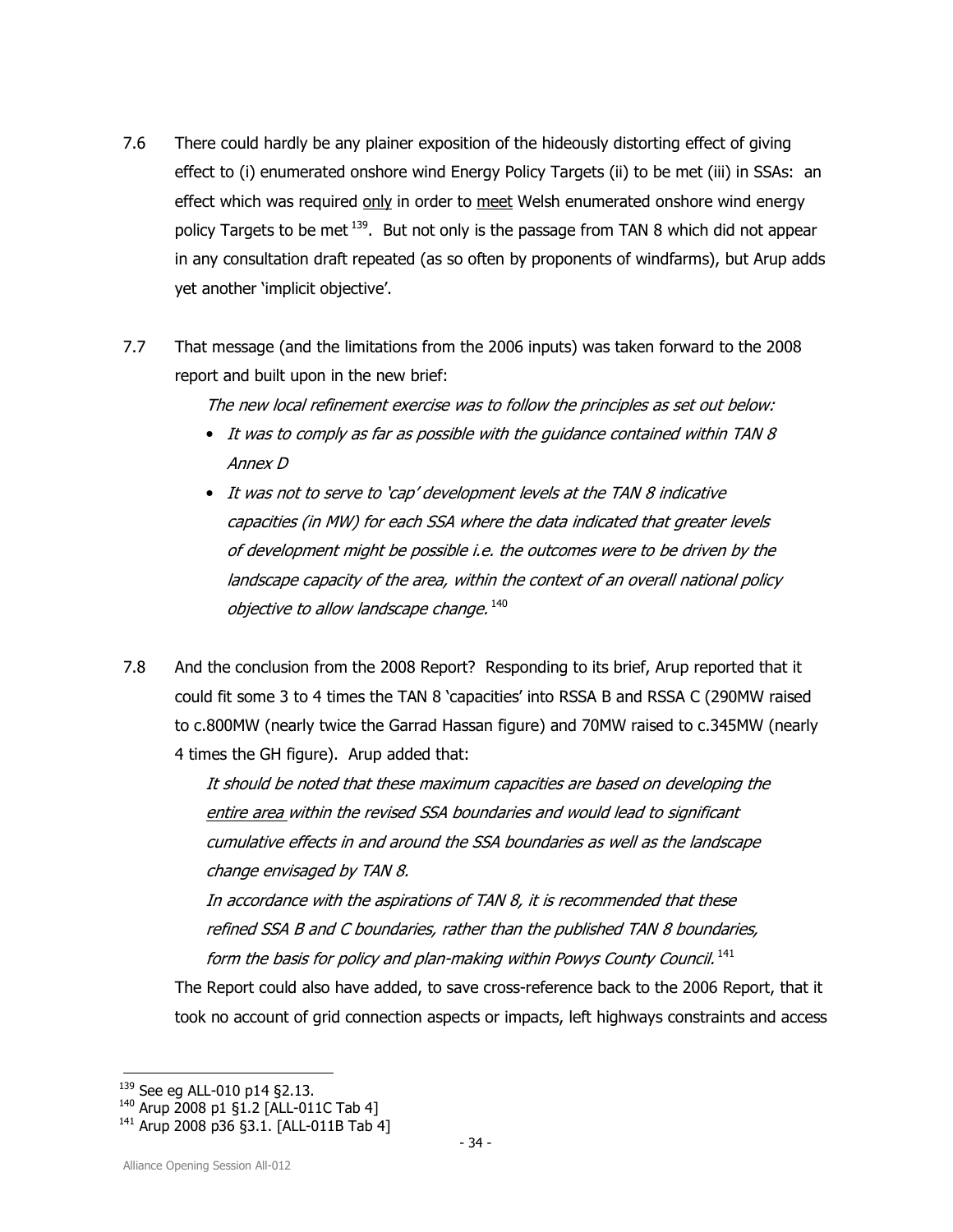considerations out of account, ignored land ownerships and left hydrology out of account<sup>142</sup> and ignored socio-economic factors.

7.9 This exercise reveals very plainly the effects of carrying over the consequences of a policy determination to meet enumerated onshore wind energy Targets as targets to be met together with Annex D advice inserted only to help deliver them. Because the 'ground rules' (the 'implicit objectives' necessary to deliver enumerated Targets) from the TAN 8 exercise have been carried into this Study, and thence into the IDCG, it has no weight. If ever it had any, that remaining vestige is taken away by the absence of any SEA.

## Summary and Conclusions

- 8.1 I do not repeat the summary case expressed in ALL-007 and ALL-008 but incorporate it by reference, relying on ALL-009 and ALL-010.
- 8.2 TAN 8, (and its targets) was flawed from the start. It stepped outside of its competence, emerged as a distortion of policy which had been adopted after consultation, there was no SEA, material factors were left unaddressed, and consultation relating to TAN 8 was risible. And despite the Targets which it introduced now having gone, the SSAs introduced only to meet the Targets still remain but only as tainted TAN 8 footprints, together with Annex D which was designed to facilitate the meeting of those Targets in SSAs. None of it should be afforded weight. And no weight should be afforded to any derivative guidance or guidance prepared under its influence.
- 8.3 It is also clear that the 2GW 'aspiration' is, as to c.1700MW, directly referable back to the TAN 8 exercise and should, accordingly, attract no weight attributable to its numerical value.
- 8.4 Given that it is clear that the Promoters will be drawing from TAN 8 Annex D, and that the IDCG drew heavily from it, the Alliance position can be summarised.
- 8.5 TAN 8 Annex D is part of its tainted legacy. It expresses 'implicit objectives' which were never made plain to consultees before TAN 8 and MIPPS / PPW revisions were adopted, and not revisited after the Targets and the reason for the advice had fallen away. It carries

<sup>1</sup> <sup>142</sup> Arup 2006 p7  $[CD**]$  and ALL-009 section 9 (where footnotes mistakenly refer to the location of TAN 8, not the 2006 Report.)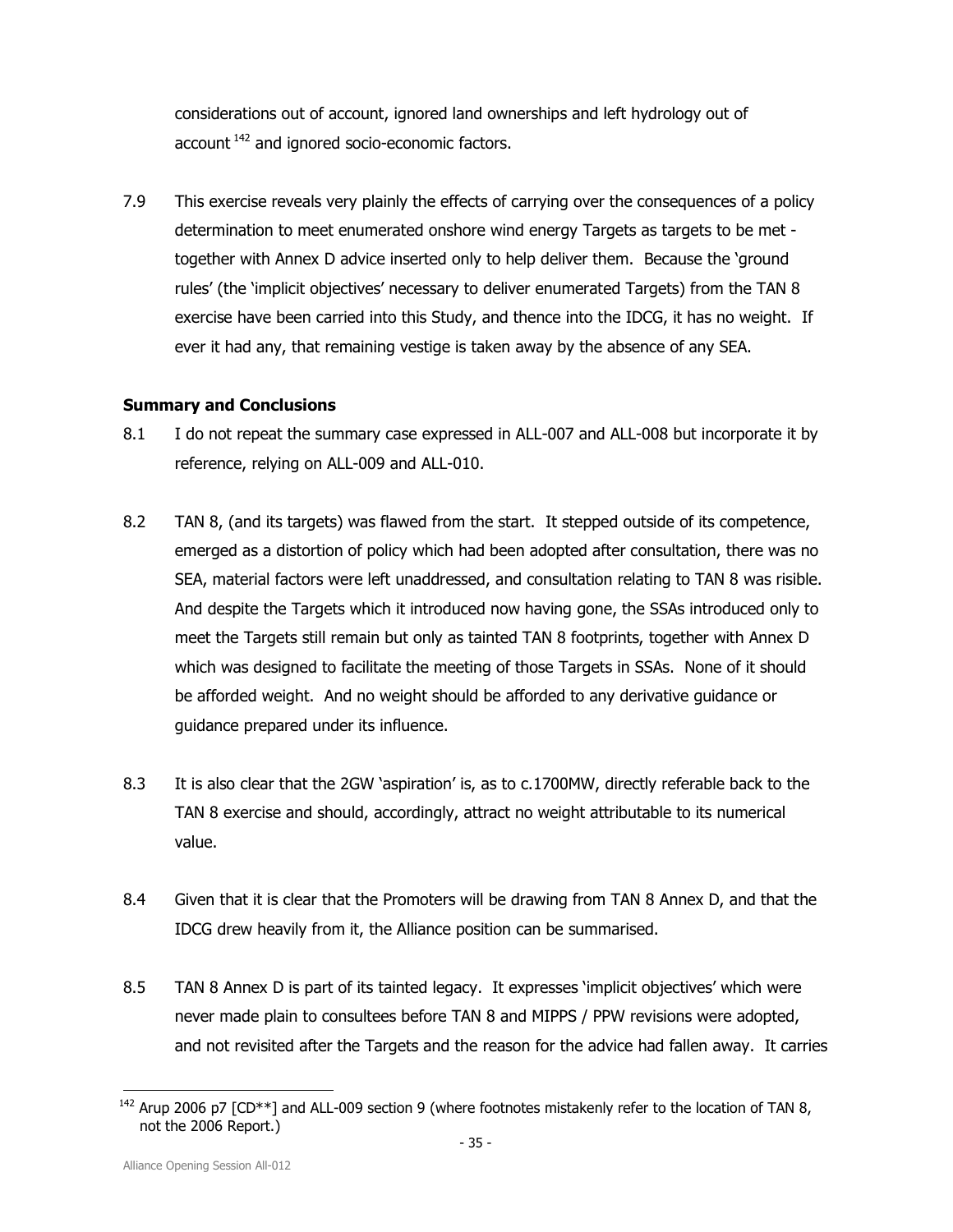connotations which arise and arise only because of inputs to the original brief to Arup: the CPI has seen them before. They are the

- (i) enumerated
- (ii) onshore wind sector
- (iii) energy policy
- (iv) targets
- (v) to be met
- (vi) in SSAs.
- 8.6 From that, it was said, emerged
	- (i) the expressed need to adopt a 'concentration' (not a dispersal) approach
	- (ii) within SSAs because
	- (iii) otherwise the Targets to be met could not be met  $143$  and that
	- (iv) there was a resulting 'implicit objective' (NB objective) within and around SSAs of accepting a significant change in landscape character<sup>144</sup> (to which Arup seem now to wish to add an 'implicit' visual impact objective as well  $145$ ).
- 8.7 Enumerated Welsh onshore wind Targets are gone, the policy objective of delivering those Targets has gone. There has been a sea-change. The Promoters have not adjusted or responded to it. Those factors now have no place in policy or guidance and should be unravelled from any policy or guidance which has been influenced by them - both because of the enumerated targets and the history of the conception, gestation and adoption of TAN 8.
- 8.8 This CPI can and should return to the real world of balancing relevant legislation and policy with other material considerations assisted by relevant guidance. TAN 8 and its tainted legacy must be unravelled. Policy, numeric value of aspiration, and any guidance referable back to it or its processes must be given no weight.
- 8.9 Only in that way is there the beginnings of any prospect of avoiding exacerbating the  $\lq$  ... unmitigated disaster that we have tried to do in mid Wales".  $^{146}$

l <sup>143</sup> See ALL-010 p14 §2.13.

<sup>&</sup>lt;sup>144</sup> TAN 8 Annex D §8.4. [ALL-011B Tab 6]

<sup>&</sup>lt;sup>145</sup> Arup 2006 p30 §4.1.

<sup>146</sup> ALL-009 section 12.